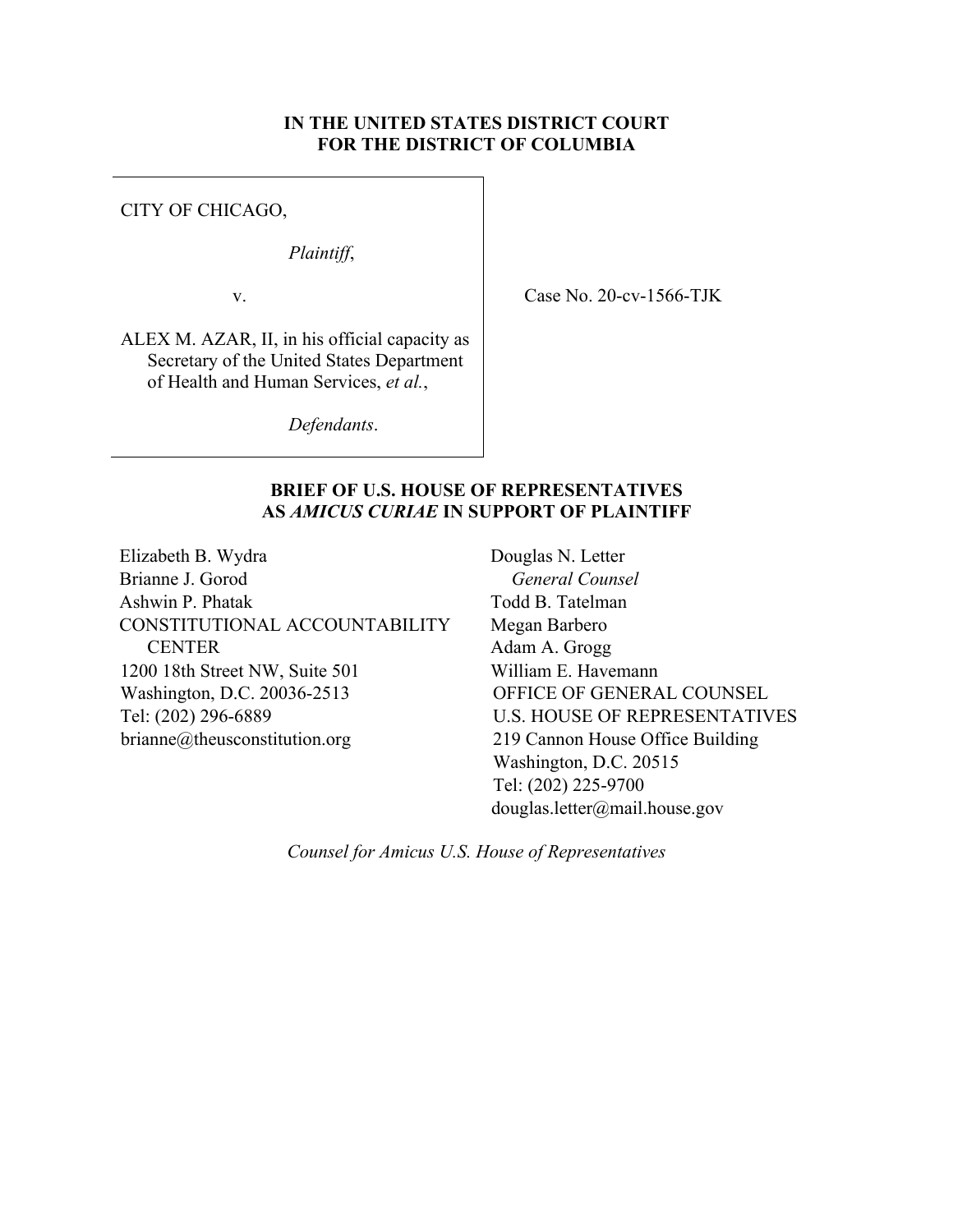# **TABLE OF CONTENTS**

# **Page**

| THE AFFORDABLE CARE ACT WAS DESIGNED TO EXPAND THE<br>AVAILABILITY OF AFFORDABLE HEALTH INSURANCE, AND THE TRUMP<br>ADMINISTRATION'S UNREASONED DECISION NOT TO OPEN A SPECIAL<br>ENROLLMENT PERIOD DURING THE COVID-19 PANDEMIC UNDERMINES |
|---------------------------------------------------------------------------------------------------------------------------------------------------------------------------------------------------------------------------------------------|
| A. The Affordable Care Act Responded to Serious Problems in America's Health<br>Care System That Had Left Millions Without Access to Quality, Affordable                                                                                    |
| B. Congress Passed the Affordable Care Act to Expand Access to Quality,<br>Affordable Health Insurance, and the Act's Reforms Have Been Remarkably                                                                                          |
| C. The Administration's Refusal to Implement a Special Enrollment Period During                                                                                                                                                             |
|                                                                                                                                                                                                                                             |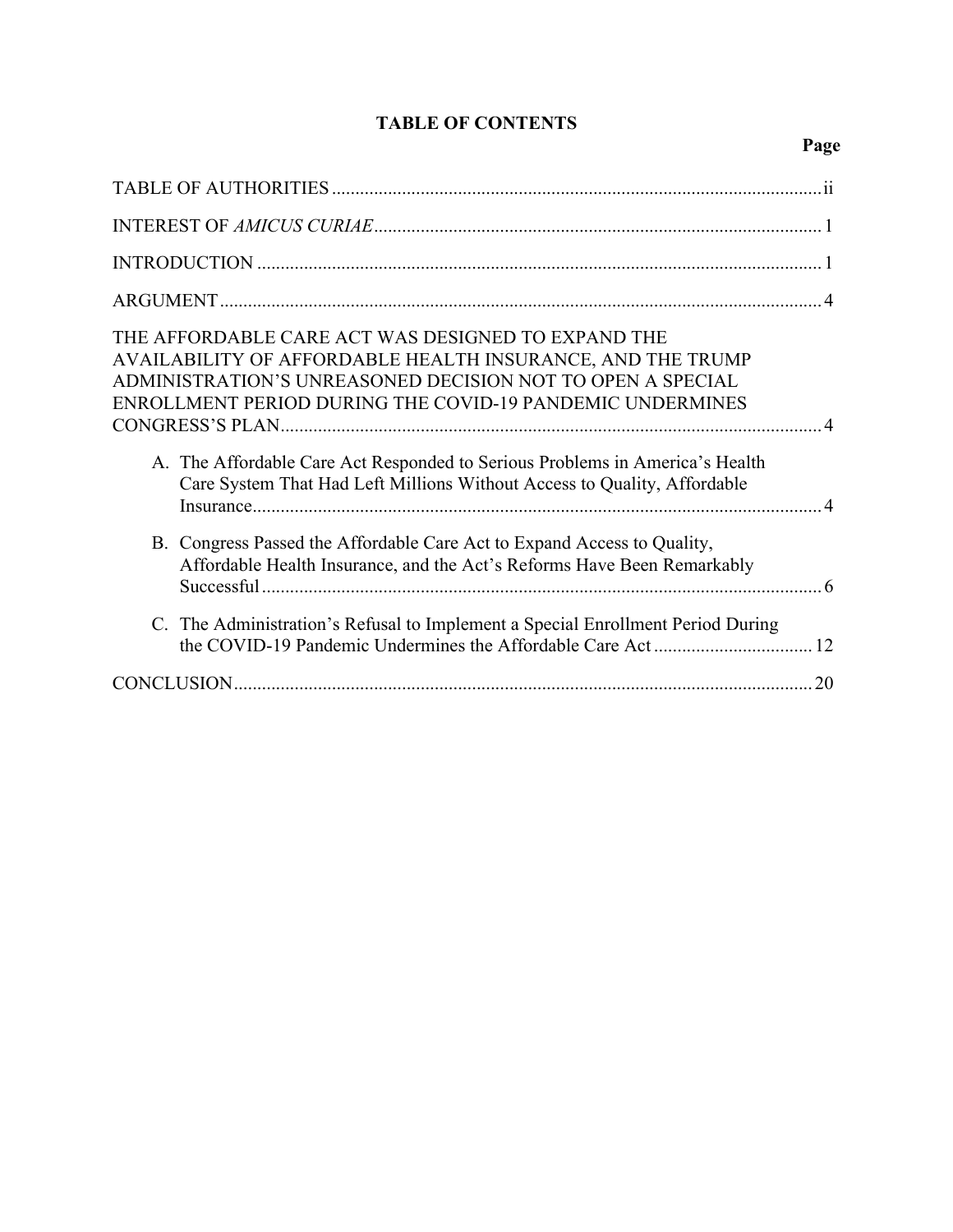| Cases                                                                |  |
|----------------------------------------------------------------------|--|
| Fla. ex rel. Atty. Gen. v. U.S. Dep't of Health & Human Servs.,      |  |
| King v. Burwell,                                                     |  |
| King v. Burwell,                                                     |  |
| Nat'l Fed'n of Indep. Bus. v. Sebelius,                              |  |
| S. Bay United Pentecostal Church v. Newsom,                          |  |
| <b>Statutes, Legislative Materials, and Administrative Materials</b> |  |
|                                                                      |  |
|                                                                      |  |
|                                                                      |  |
|                                                                      |  |
|                                                                      |  |
|                                                                      |  |
|                                                                      |  |
|                                                                      |  |
|                                                                      |  |
|                                                                      |  |
|                                                                      |  |
|                                                                      |  |
|                                                                      |  |
|                                                                      |  |

# **TABLE OF AUTHORITIES**

Page(s)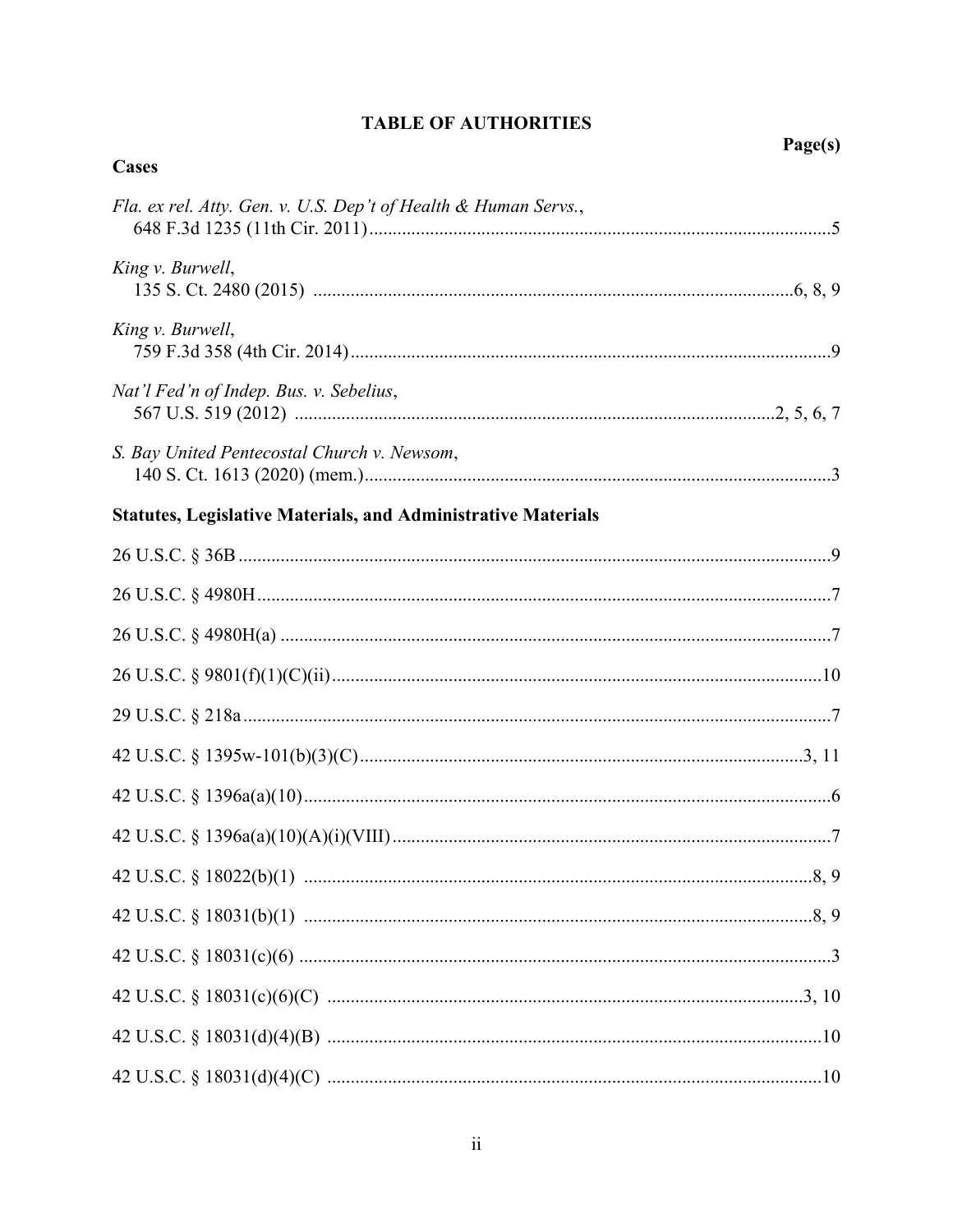| Rule II.8(b), Rules of the U.S. House of Representatives, 116th Cong. (2019) |  |
|------------------------------------------------------------------------------|--|
|                                                                              |  |
|                                                                              |  |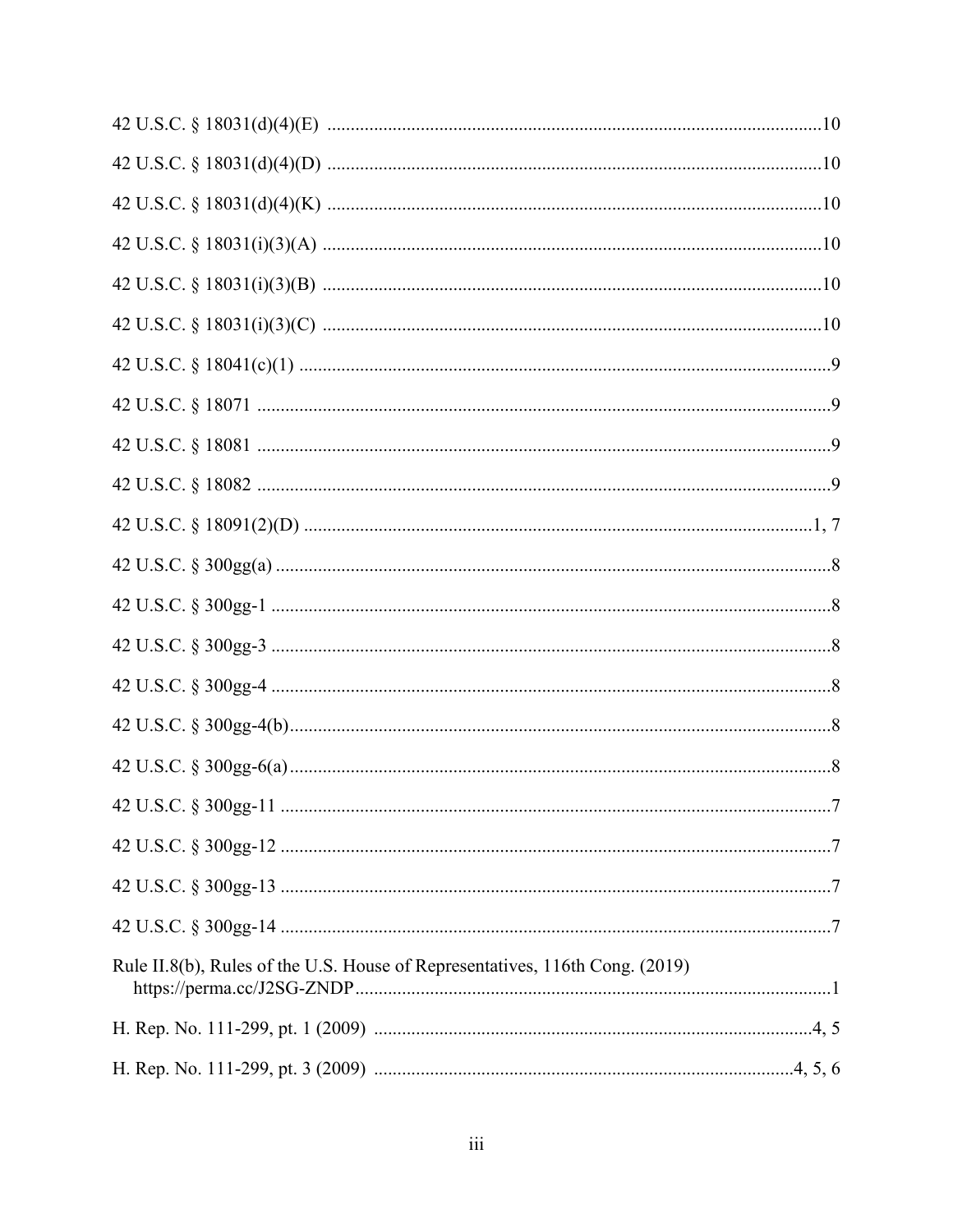| Congressional Oversight Hearing on the Impact of the Administration's Policies<br>Affecting the Affordable Care Act: Testimony Submitted to the H. Appropriations<br>Subcomm. on Labor, Health, & Human Servs. (Feb. 6, 2019), |
|--------------------------------------------------------------------------------------------------------------------------------------------------------------------------------------------------------------------------------|
| Legislative Hearing "Examining Threats to Workers with Preexisting Conditions Before<br>the H. Educ. & Labor Comm. (Feb. 6, 2019), https://perma.cc/9YLK-A6LB18                                                                |
|                                                                                                                                                                                                                                |
|                                                                                                                                                                                                                                |
|                                                                                                                                                                                                                                |
|                                                                                                                                                                                                                                |
| Exchange and Insurance Market Standards for 2015 and Beyond, 79 Fed. Reg. 15,808                                                                                                                                               |
| Extension of Certain Timeframes for Employee Benefit Plans, Participants, and<br>Beneficiaries Affected by the COVID-19 Outbreak, 85 Fed. Reg. 26,351 (May 4, 2020)14                                                          |
| HHS Notice of Benefit and Payment Parameters for 2019, 83 Fed. Reg. 16,930                                                                                                                                                     |
| HHS Notice of Benefit and Payment Parameters for 2017, 80 Fed. Reg. 75,488                                                                                                                                                     |
|                                                                                                                                                                                                                                |
| Proclamation 9994, Declaring a National Emergency Concerning the Novel Coronavirus                                                                                                                                             |
| Short-Term, Limited-Duration Insurance, 83 Fed. Reg. 38,212 (Aug. 3, 2018)16, 17                                                                                                                                               |
| <b>Other Authorities</b>                                                                                                                                                                                                       |
| American Academy of Actuaries, An Evaluation of the Individual Health Insurance<br>Market and Implications of Potential Changes (Jan. 2017),                                                                                   |
| Adam Cancryn et al., How Trump Surprised His Own Team by Ruling Out Obamacare,                                                                                                                                                 |
| David Blumenthal & Sara Collins, Where Both the ACA and AHCA Fall Short, and What<br>the Health Insurance Market Really Needs, Harv. Bus. Rev. (Mar. 21, 2017),                                                                |
|                                                                                                                                                                                                                                |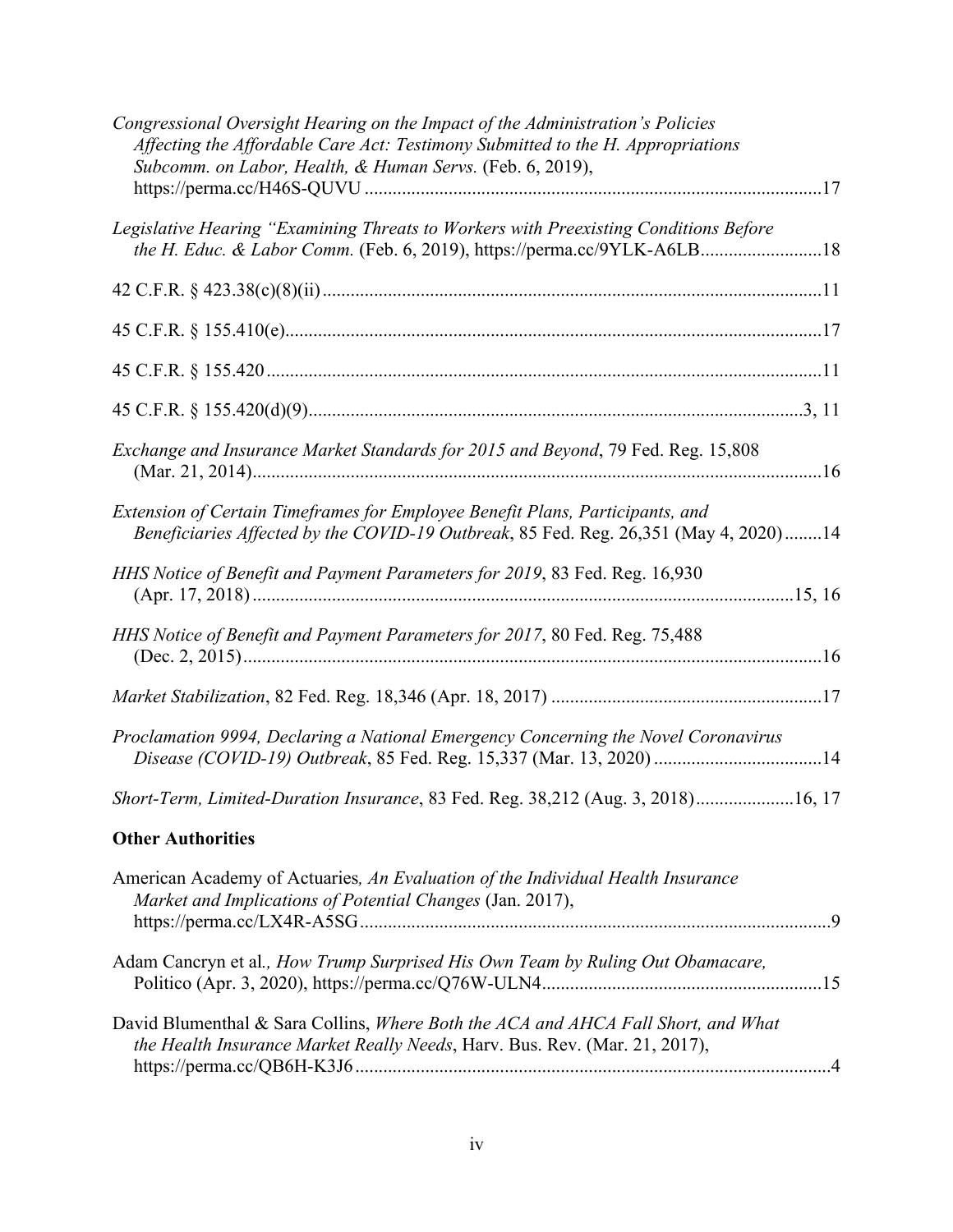| Determination that a Public Health Emergency Exists, Pub. Health Emergency                                                                                          |  |
|---------------------------------------------------------------------------------------------------------------------------------------------------------------------|--|
| CBO's Analysis of the Major Health Care Legislation Enacted in Mar. 2010 Before the<br>H. Subcomm. on Health of the Comm. on Energy & Com., 112th Cong. (Mar. 30,   |  |
| Charles Gaba, UPDATE: 1.8 - 2.4 Million More Americans Would Likely #GetCovered if<br>HealthCare.Gov Launched #COVID19 SEP, ACASignups.net: Charles Gaba's Blog     |  |
| Charles Gaba & Emily Gee, How Trump's Policies Have Hurt ACA Marketplace<br><i>Enrollment</i> , Ctr. for Am. Progress (Apr. 16, 2020), https://perma.cc/SFN6-ZFHT18 |  |
| Rachel Garfield et al., Eligibility for ACA Health Coverage Following Job Loss, Kaiser                                                                              |  |
| Kate Heyer et al., RAND Corp., Assessing the Role of State and Local Public Health in<br>Outreach and Enrollment for Expanded Coverage: A Case Study on Boston and  |  |
| Katie Keith, CMS Could Do More in Light of the Coronavirus Crisis, Health Aff.                                                                                      |  |
| Letter from Sen. Christopher S. Murphy, et al., to Alex M. Azar II, HHS Sec'y                                                                                       |  |
| Susannah Luthi, Trump Rejects Obamacare Special Enrollment Period Amid Pandemic,                                                                                    |  |
| Memorandum from Medicare Enrollment & Appeals Group Director Jerry Mulcahy to<br>All Medicare Advantage Organizations, Part D Sponsors, and Medicare-Medicaid       |  |
| Adrian Garcia Mosqueira & Benjamin D. Sommers, Better Outreach Critical to ACA<br>Enrollment, Particularly for Latinos, Commonwealth Fund (Jan. 14, 2016),          |  |
| Paul R. Shafer et al., Television Advertising and Health Insurance Marketplace<br>Consumer Engagement in Kentucky: A Natural Experiment, 20 J. Med. Internet Res.   |  |
| Benjamin D. Sommers et al., The Impact of State Policies on ACA Applications and<br>Enrollment Among Low-Income Adults in Arkansas, Kentucky, and Texas, 34 Health  |  |
| Special Enrollment Periods for Complex Issues, Healthcare.gov,                                                                                                      |  |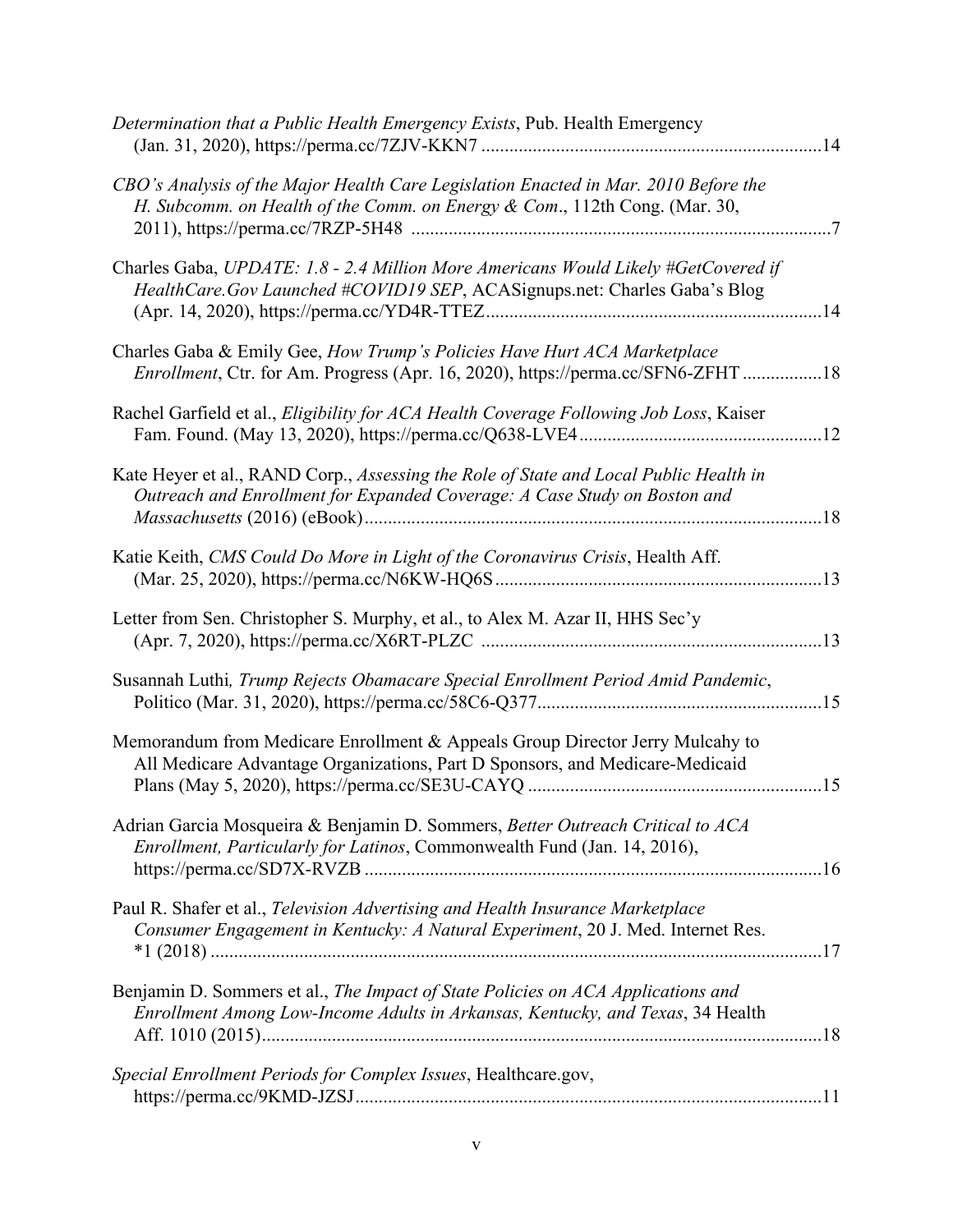| Jennifer Tolbert et al., Kaiser Fam. Found., Connecting Consumers to Coverage: Lessons |  |
|----------------------------------------------------------------------------------------|--|
| Learned from Assisters for Successful Outreach and Enrollment                          |  |
|                                                                                        |  |
| Namrata Uberio et al., U.S. Dep't of Health & Human Servs., <i>Health Insurance</i>    |  |
| Coverage and the Affordable Care Act, 2010-2016 (Mar. 3, 2016),                        |  |
|                                                                                        |  |
| U.S. Gov't Accountability Office, GAO-18-565, Health Insurance Exchanges: HHS          |  |
| Should Enhance Its Oversight of Open Enrollment Performance (July 24, 2018)18          |  |
| Lydia Wheeler, Newly Unemployed Scramble to Enroll in Obamacare in Time,               |  |
|                                                                                        |  |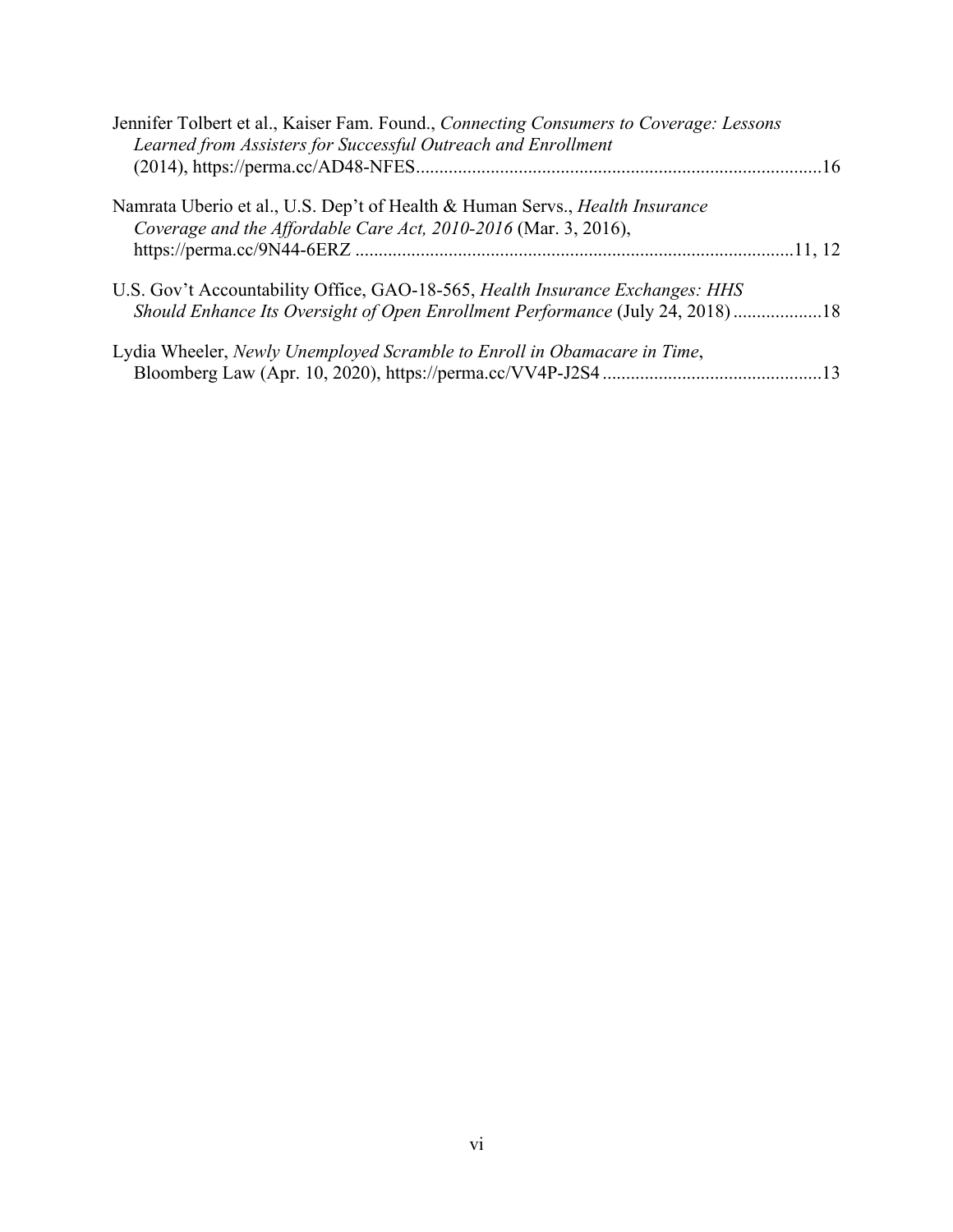## **INTEREST OF** *AMICUS CURIAE***<sup>1</sup>**

*Amicus curiae* the United States House of Representatives<sup>2</sup> has a strong institutional interest in the effective implementation of the Patient Protection and Affordable Care Act. In 2010, the House passed the Affordable Care Act after significant study into the problems with then-existing health insurance markets, and the House is thus particularly well suited to explain to the Court why Congress enacted this landmark legislation, how it has helped ensure that all Americans have access to quality, affordable health insurance, and why the Trump Administration's decision not to open a special enrollment period during the COVID-19 pandemic is inconsistent with the plan that Congress put in place when it passed the Affordable Care Act.

### **INTRODUCTION**

The Affordable Care Act is a landmark law that sought to achieve "near-universal coverage," 42 U.S.C. § 18091(2)(D), by making quality, affordable health insurance available to all Americans. When Congress passed the Affordable Care Act in 2010, it was responding to serious problems affecting America's insurance and health care systems. Many employers failed to offer coverage to their employees, and only a limited number of individuals were eligible for government health insurance programs like Medicaid. Moreover, those who could not obtain

<sup>&</sup>lt;sup>1</sup> No person or entity other than *amicus* and its counsel assisted in or made a monetary contribution to the preparation or submission of this brief.

 $2$  The Bipartisan Legal Advisory Group (BLAG) of the United States House of Representatives has authorized the filing of an *amicus* brief in this matter. The BLAG comprises the Honorable Nancy Pelosi, Speaker of the House, the Honorable Steny H. Hoyer, Majority Leader, the Honorable James E. Clyburn, Majority Whip, the Honorable Kevin McCarthy, Republican Leader, and the Honorable Steve Scalise, Republican Whip, and "speaks for, and articulates the institutional position of, the House in all litigation matters." Rule II.8(b), Rules of the U.S. House of Representatives, 116th Cong. (2019) https://perma.cc/J2SG-ZNDP. The Republican Leader and Republican Whip dissented.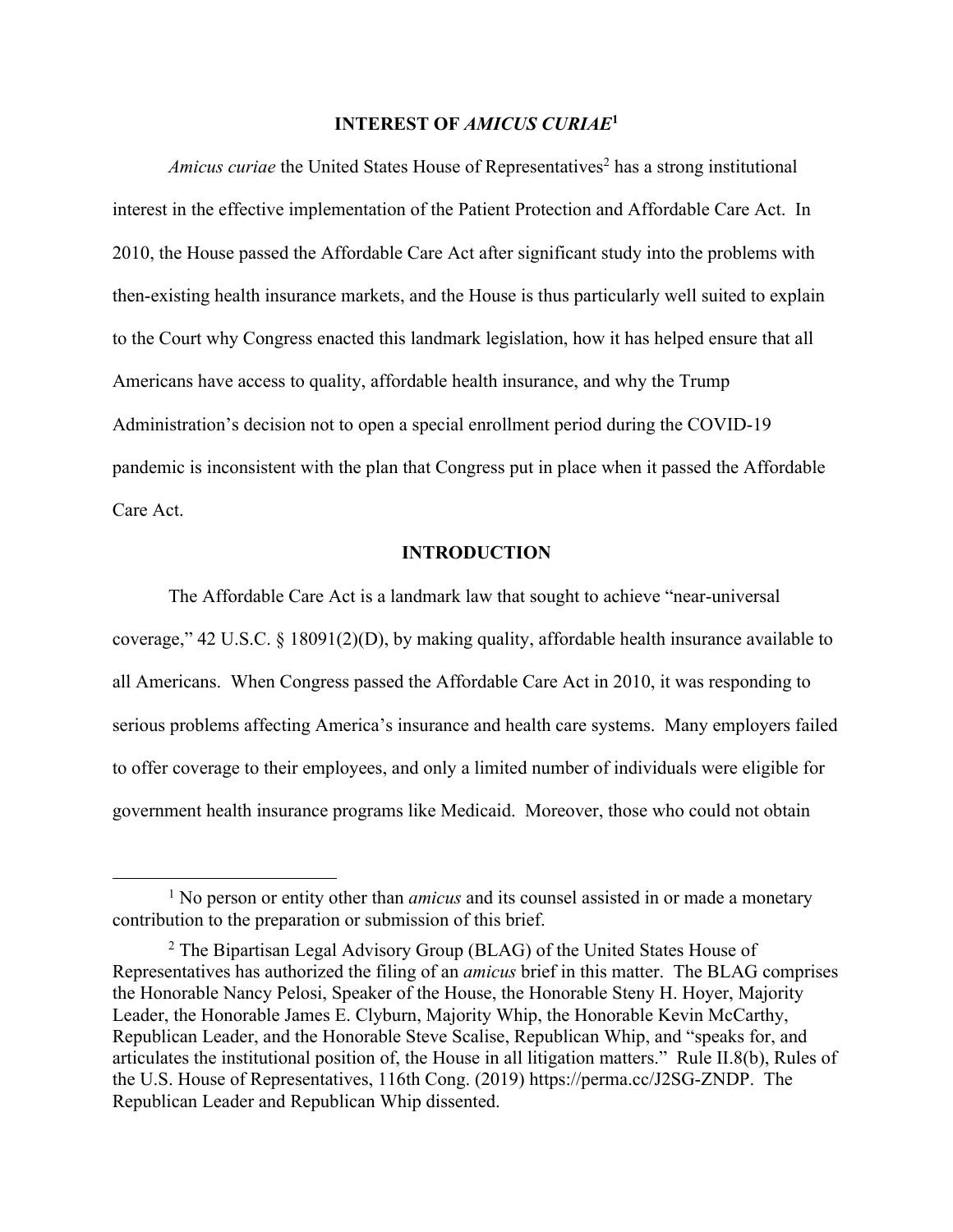coverage through their employer or Medicaid were forced to try their luck in the individual marketplace. That marketplace was plagued with sky-high prices, care that was not comprehensive, and discriminatory practices that prevented millions of Americans from obtaining coverage. As a result, one-seventh of the American population lacked health insurance.

In response to these systemic flaws, Congress passed the Affordable Care Act "to increase the number of Americans covered by health insurance and decrease the cost of health care." *Nat'l Fed'n of Indep. Bus. v. Sebelius* (*NFIB*), 567 U.S. 519, 538 (2012) (opinion of Roberts, C.J.). The law thus includes a number of provisions designed to expand access to health insurance to as many Americans as possible. First, it expands Medicaid to all low-income individuals. Second, it prevents insurers from discriminating on the basis of preexisting conditions and includes a number of other protections designed to ensure that insurers offer comprehensive care to a wide swath of consumers. Third, it creates a system of American Health Benefit Exchanges (Exchanges) that enable individuals who do not receive health insurance through their employer or through Medicaid to easily compare and purchase health insurance in the individual marketplace, and it provides tax credits to subsidize the cost of insurance for many lower- and middle-income individuals. Finally, the Act includes many provisions designed to assist individuals with obtaining coverage on the Exchanges. These various provisions were all designed with one primary goal in mind: to reduce the number of Americans who do not have access to quality, affordable coverage.

The Affordable Care Act has been remarkably successful in achieving that goal, and the Act's reforms have proven especially critical during the current COVID-19 pandemic. "COVID–19 [is] a novel severe acute respiratory illness that has killed . . . more than 100,000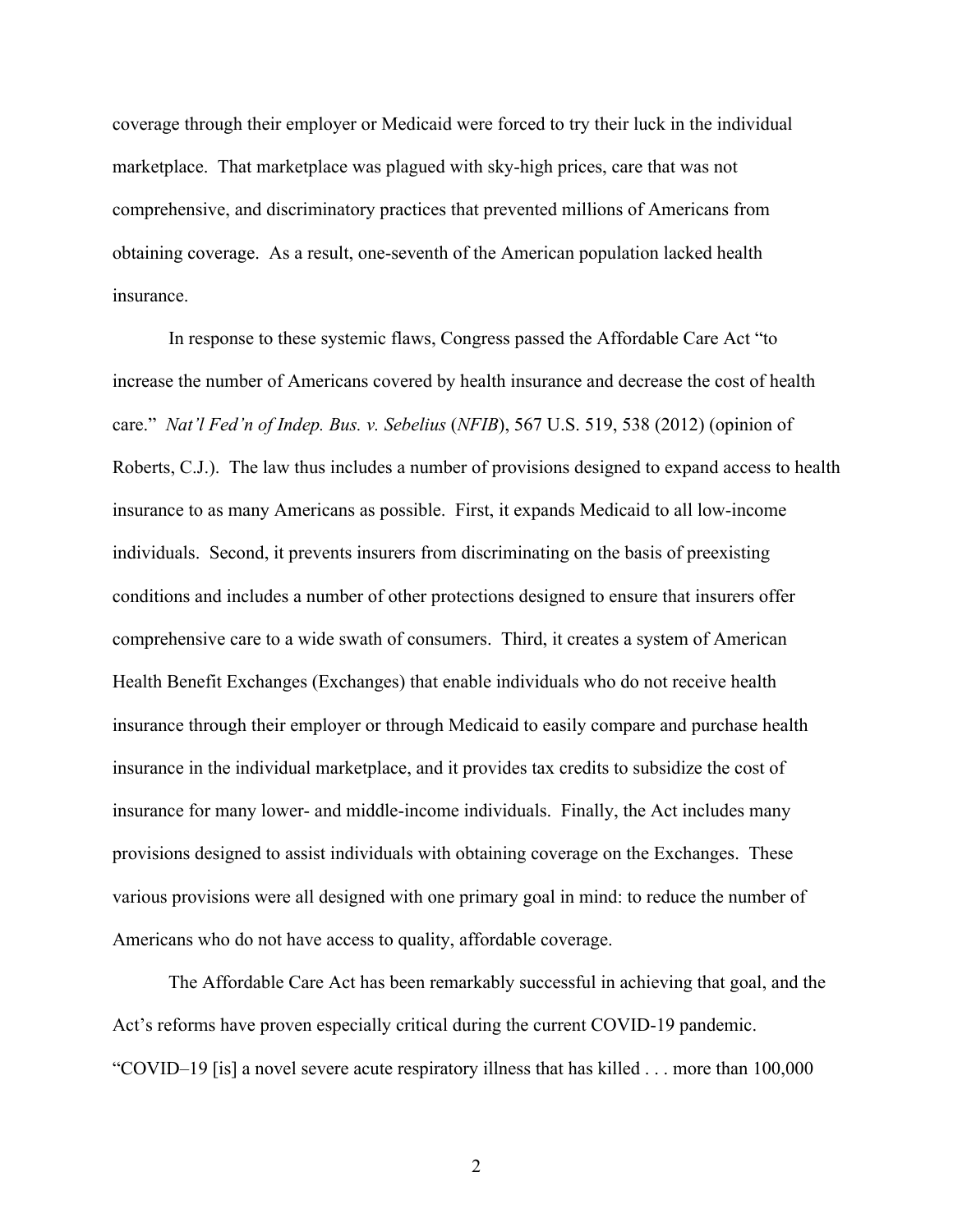nationwide. At this time, there is no known cure, no effective treatment, and no vaccine." *S. Bay United Pentecostal Church v. Newsom*, 140 S. Ct. 1613, 1613 (2020) (mem.) (Roberts, C.J., concurring in denial of application for injunctive relief). For individuals who contract the virus, access to quality, affordable coverage is necessary to ensure that they receive adequate care for any virus-related complications. At the same time, the pandemic has led to a severe economic downturn that has resulted in millions of Americans losing their jobs—and often losing their employer-provided health insurance coverage. The Affordable Care Act allows such individuals to remain insured either through Medicaid or, as relevant to this case, by purchasing insurance on the individual Exchanges. Specifically, the Act provides for "special enrollment periods" during which individuals may purchase insurance on the Exchanges outside of the annual open enrollment period following certain triggering events—like job loss. 42 U.S.C. § 18031(c)(6). Critically, the Act also requires the Department of Health and Human Services (HHS) to open a special enrollment period for all consumers under certain "exceptional circumstances" as HHS may provide. *Id*. § 1395w-101(b)(3)(C); *see id.* § 18031(c)(6)(C). HHS regulations implementing that statutory provision reiterate that special enrollment periods must be opened during "exceptional circumstances." 45 C.F.R. § 155.420(d)(9).

A global health pandemic of the type the nation now faces is plainly the type of "exceptional circumstance[]" in which a special enrollment period is required. Indeed, recognizing how critical it is that individuals be able to acquire health insurance during the pandemic, all but one of the states that run their own Exchanges have opened special enrollment periods that allow eligible consumers to purchase health insurance in the individual marketplace. The Trump Administration, however, has chosen not to open a special enrollment period in the more than thirty states that rely on the Federal Government to operate their Exchanges. And it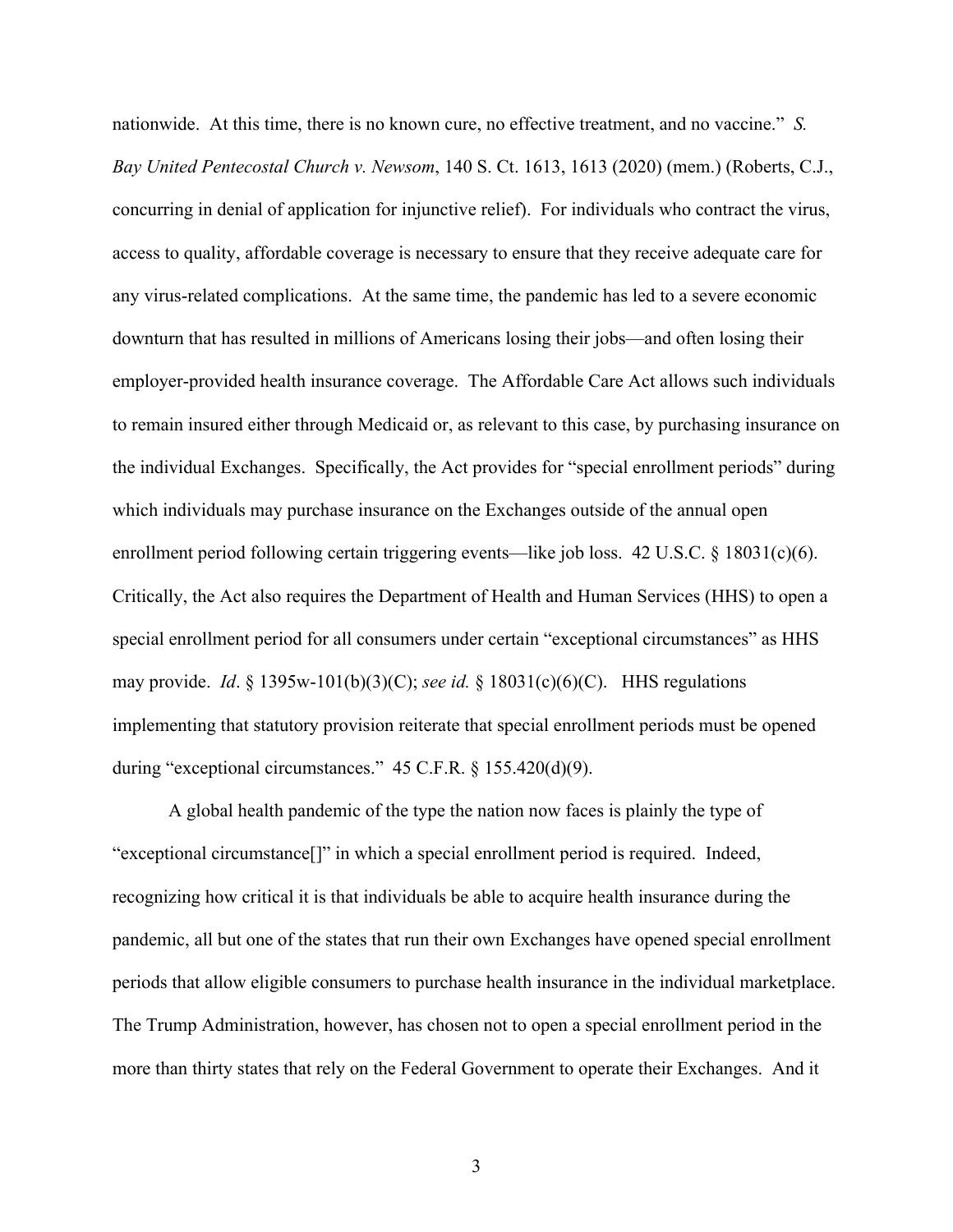has offered no sufficient reason for its failure to do so. By failing to create a special enrollment period at a time when consumers need quality, affordable health insurance the most, the Administration is undermining Congress's plan in passing the Affordable Care Act.

#### **ARGUMENT**

## **THE AFFORDABLE CARE ACT WAS DESIGNED TO EXPAND THE AVAILABILITY OF AFFORDABLE HEALTH INSURANCE, AND THE TRUMP ADMINISTRATION'S UNREASONED DECISION NOT TO OPEN A SPECIAL ENROLLMENT PERIOD DURING THE COVID-19 PANDEMIC UNDERMINES CONGRESS'S PLAN.**

## **A. The Affordable Care Act Responded to Serious Problems in America's Health Care System That Had Left Millions Without Access to Quality, Affordable Insurance.**

Congress passed the Affordable Care Act in response to serious problems plaguing America's health care system. *See* H. Rep. No. 111-299, pt. 3, at 55 (2009) ("The U.S. health care system is on an unsustainable course."). In 2007, "more than 45.7 million people were uninsured . . . , representing more than one-seventh of the population." H. Rep. No. 111-299, pt. 1, at 320 (2009). A number of different factors contributed to this uninsured rate. First, while almost all large employers offered their employees health insurance benefits, "[l]ess than half of all small employers (less than 50 employees) offer[ed] health insurance coverage to their employees." *Id.* at 322. Indeed, there was "no federal requirement that employers offer health insurance coverage to employees or their families." H. Rep. No. 111-299, pt. 3, at 134.

Second, at the time the Affordable Care Act was passed, health care costs were skyrocketing, making it difficult for most Americans to purchase their own insurance in the individual marketplace. "Between 1999 and 2008, health insurance premiums more than doubled as wages largely stagnated." *Id.* at 55-56 (citing testimony of Jacob Hacker). 3 On top of

<sup>3</sup> *See* David Blumenthal & Sara Collins, *Where Both the ACA and AHCA Fall Short, and What the Health Insurance Market Really Needs*, Harv. Bus. Rev. (Mar. 21, 2017), https://perma.cc/QB6H-K3J6 ("premiums for ... policies [in the individual market] were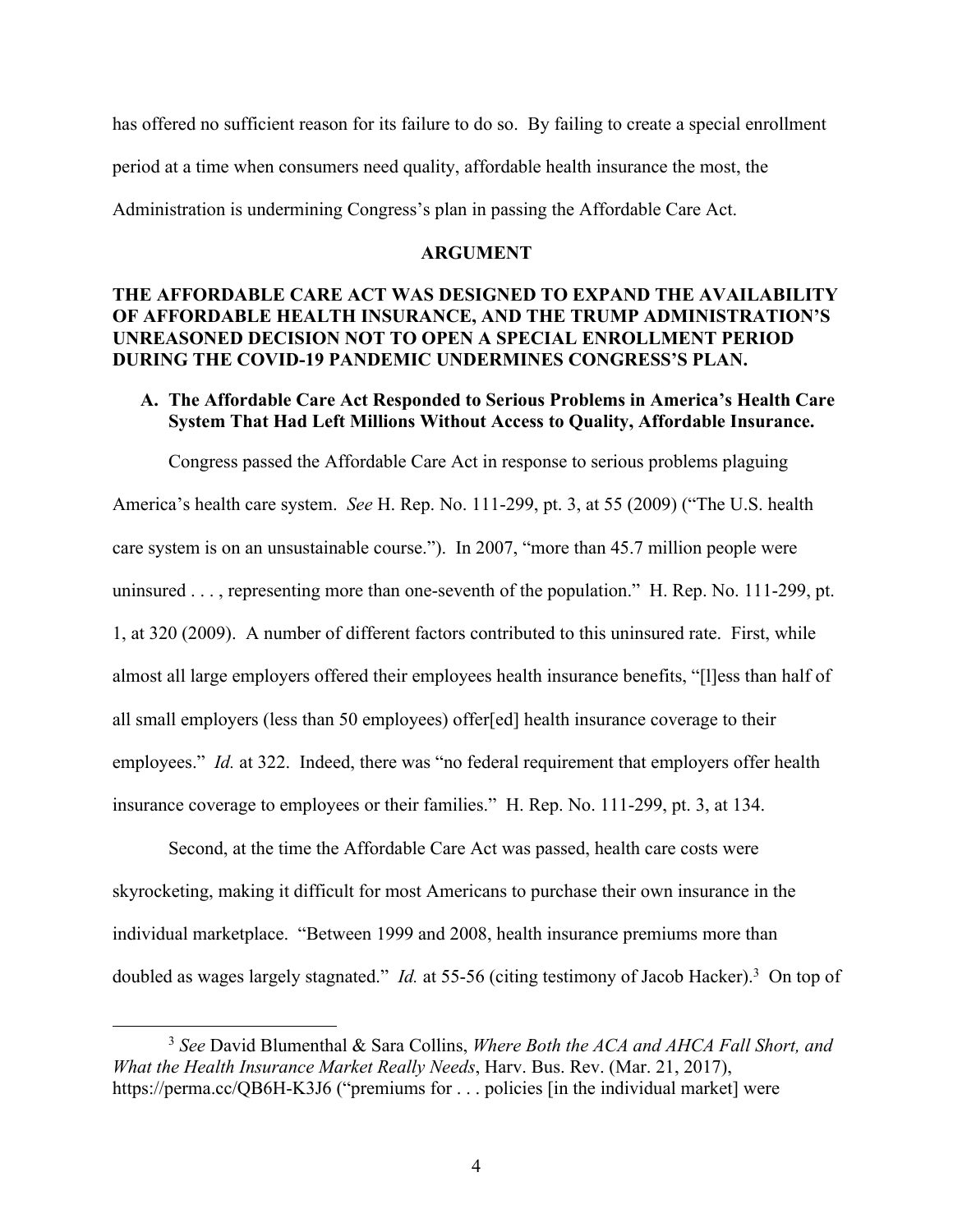that, the United States "spen[t] substantially more than other developed countries on health care, both per capita and as a share of GDP." H. Rep. No. 111-299, pt. 1, at 320. This dramatic increase in health care costs affected employers—who "face[d] a growing challenge paying for health benefits while managing labor costs to succeed in a competitive market," *id.*—and federal and state budgets—"both directly, through spending on Medicare, Medicaid, and other programs, and indirectly, through tax expenditures for health insurance and expenses," *id.* at 320-21.

Third, insurance companies in many States were permitted to discriminate against individuals with preexisting conditions. Because "'20 percent of the population account[ed] for 80 percent of health spending'" in 2009, "health insurers—particularly in the individual market— . . . adopted discriminatory, but not illegal, practices to cherry-pick healthy people and to weed out those who [we]re not as healthy." H. Rep. No. 111-299, pt. 3, at 92 (quoting testimony of Karen Pollitz). Such practices included: "denying health coverage based on preexisting conditions or medical history, even minor ones; charging higher, and often unaffordable, rates based on one's health; excluding pre-existing medical conditions from coverage; charging different premiums based on gender; and rescinding policies after claims [we]re made based on an assertion that an insured's original application was incomplete." *Id.* As a result of these practices, "many uninsured Americans—ranging from 9 million to 12.6 million—voluntarily sought health coverage in the individual market but were denied coverage, charged a higher premium, or offered only limited coverage that excludes a preexisting condition." *Fla. ex rel. Atty. Gen. v. U.S. Dep't of Health & Human Servs.*, 648 F.3d 1235, 1245 (11th Cir. 2011), *aff'd in part, rev'd in part sub nom. NFIB*, 567 U.S. 519. Congress found that "[d]iscrimination based

increasing more than 10% a year, on average, while the policies themselves had major deficiencies").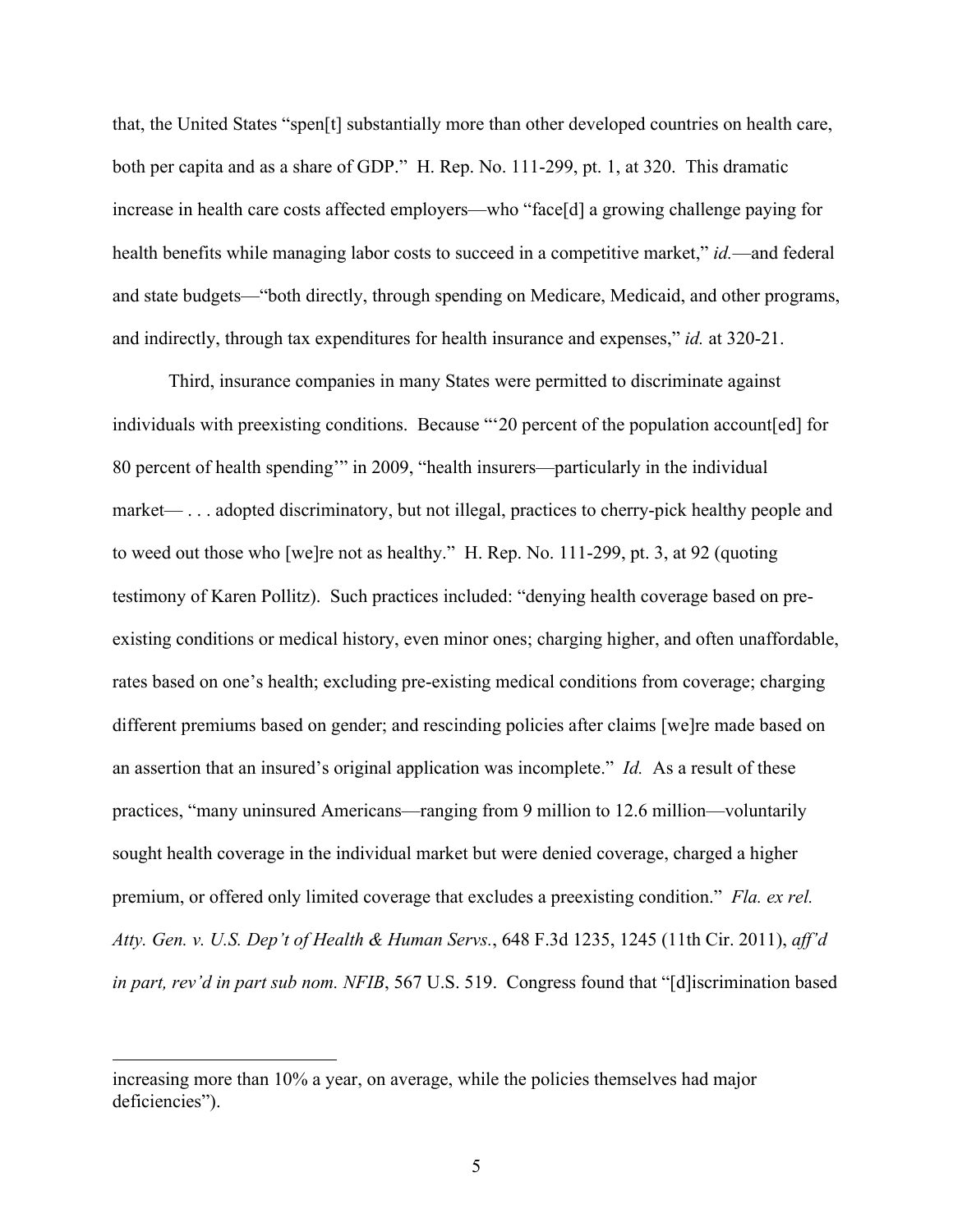on health, gender and other factors has severe economic consequences for those who have been unable to find affordable health coverage and for those who have coverage, but are underinsured." H. Rep. No. 111-299, pt. 3, at 92.

Finally, millions of Americans who were not provided insurance benefits by their employers and could not afford or were denied coverage in the individual market were also ineligible for insurance through government programs like Medicaid. At the time, Medicaid offered federal funding to States only "to assist pregnant women, children, needy families, the blind, the elderly, and the disabled in obtaining medical care." *NFIB*, 567 U.S. at 541 (citing 42 U.S.C. § 1396a(a)(10)).

Importantly, Congress found that one consequence of being uninsured or underinsured was that it made it "more likely that a person will not receive adequate medical care," because "[i]ndividuals without insurance often go without or delay care, and the care they do receive is likely to be lower quality than the care received by insured individuals." H. Rep. No. 111-299, pt. 3, at 83. Indeed, at the time the ACA passed, "[a]n estimated 18,000 to 22,000 Americans die[d] each year because they d[id] not have health coverage." *Id.* Moreover, "increases in the numbers of uninsured people . . . create[d] additional uncompensated care costs, which include[d] costs incurred by hospitals and physicians for the charity care they provide[d] to the uninsured as well as bad debt such as unpaid bills." *Id.* at 85. Such increases also burdened federal and state governments, which "use tax revenues to pay health care providers for a portion of these [uncompensated] costs." *Id.*

## **B. Congress Passed the Affordable Care Act to Expand Access to Quality, Affordable Health Insurance, and the Act's Reforms Have Been Remarkably Successful.**

In light of these serious and systemic problems, Congress passed the Affordable Care Act "to expand coverage" while keeping health care costs in check. *King v. Burwell*, 135 S. Ct.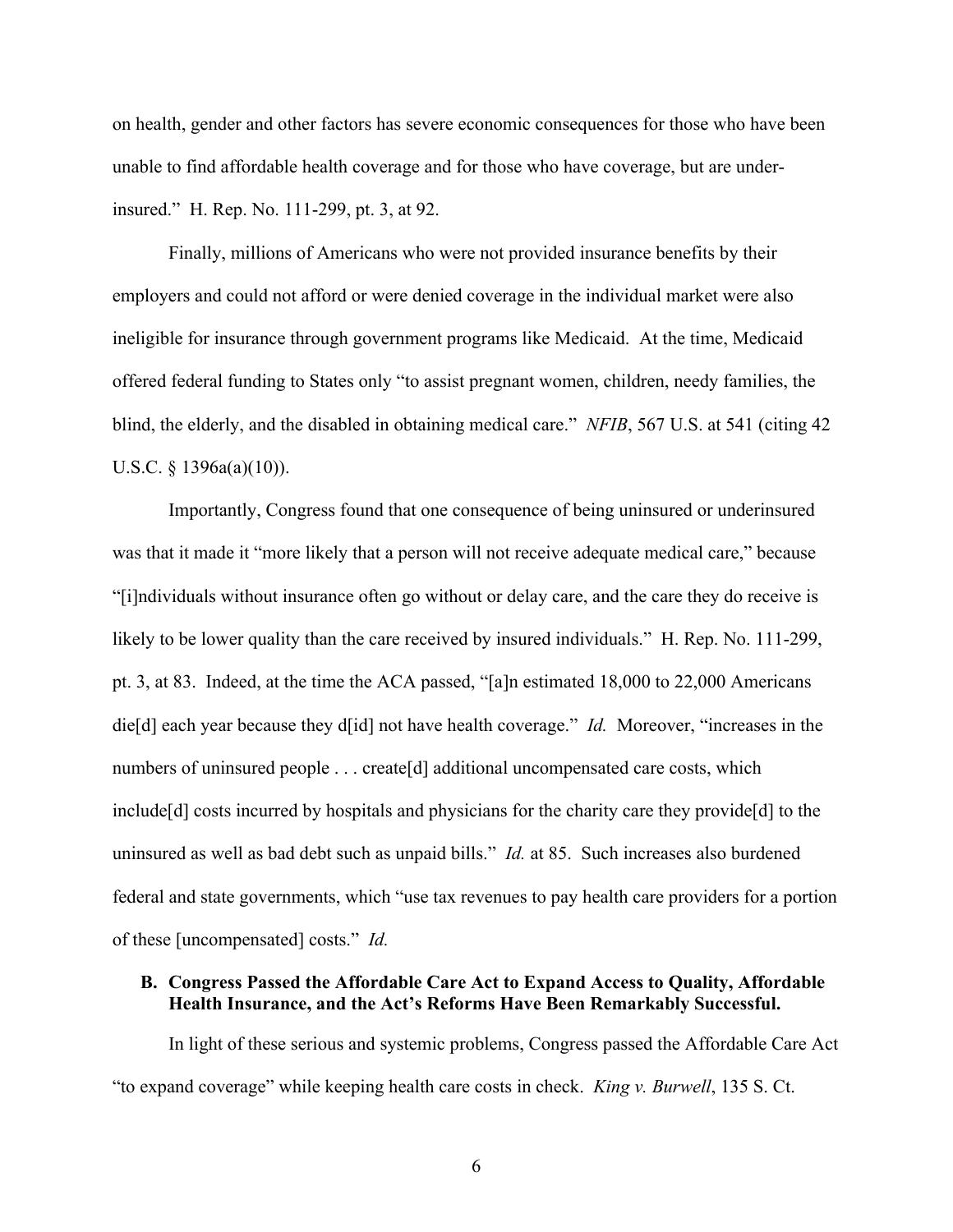2480, 2485 (2015); *see NFIB*, 567 U.S. at 538 ("The Act aims to increase the number of Americans covered by health insurance and decrease the cost of health care."); 42 U.S.C. § 18091(2)(D) (the Act aims to achieve "near-universal coverage"). The Affordable Care Act does so in a number of respects.

First, it provides funding to States to expand Medicaid coverage to all individuals earning up to 133 percent of the federal poverty level. *See* 42 U.S.C. § 1396a(a)(10)(A)(i)(VIII). The Congressional Budget Office estimated that this expansion provided coverage to millions of Americans. 4

Second, the Act includes various market reforms designed to expand access to insurance coverage. For instance, the Act requires large employers to offer insurance to their employees or pay a penalty, 26 U.S.C. § 4980H; to automatically enroll new and current employees of large employers in an employer-sponsored plan unless an employee opts out, 29 U.S.C. § 218a; and to offer adequate health insurance plans, 26 U.S.C. § 4980H(a). The Act also includes numerous other important provisions that, for example, prohibit insurers from imposing lifetime dollar limits on the value of coverage, 42 U.S.C. § 300gg-11; prohibit insurers from rescinding coverage except in the case of fraud, *id.* § 300gg-12; require individual and group health plans to cover preventive services without cost sharing, *id.* § 300gg-13; and allow children to stay on their parents' health insurance until age 26, *id.* § 300gg-14.

The Act further addresses the inadequacy of benefits in the individual and small group markets by expressly providing that insurance offered in those markets must include "essential health benefits." *Id.* § 300gg-6(a) ("A health insurance issuer that offers health insurance

<sup>4</sup> *See* Cong. Budget Office, *CBO's Analysis of the Major Health Care Legislation Enacted in Mar. 2010* 22-23 (Mar. 30, 2011), https://perma.cc/7RZP-5H48 (prepared statement of Douglas Elmendorf, Director, Cong. Budget Office).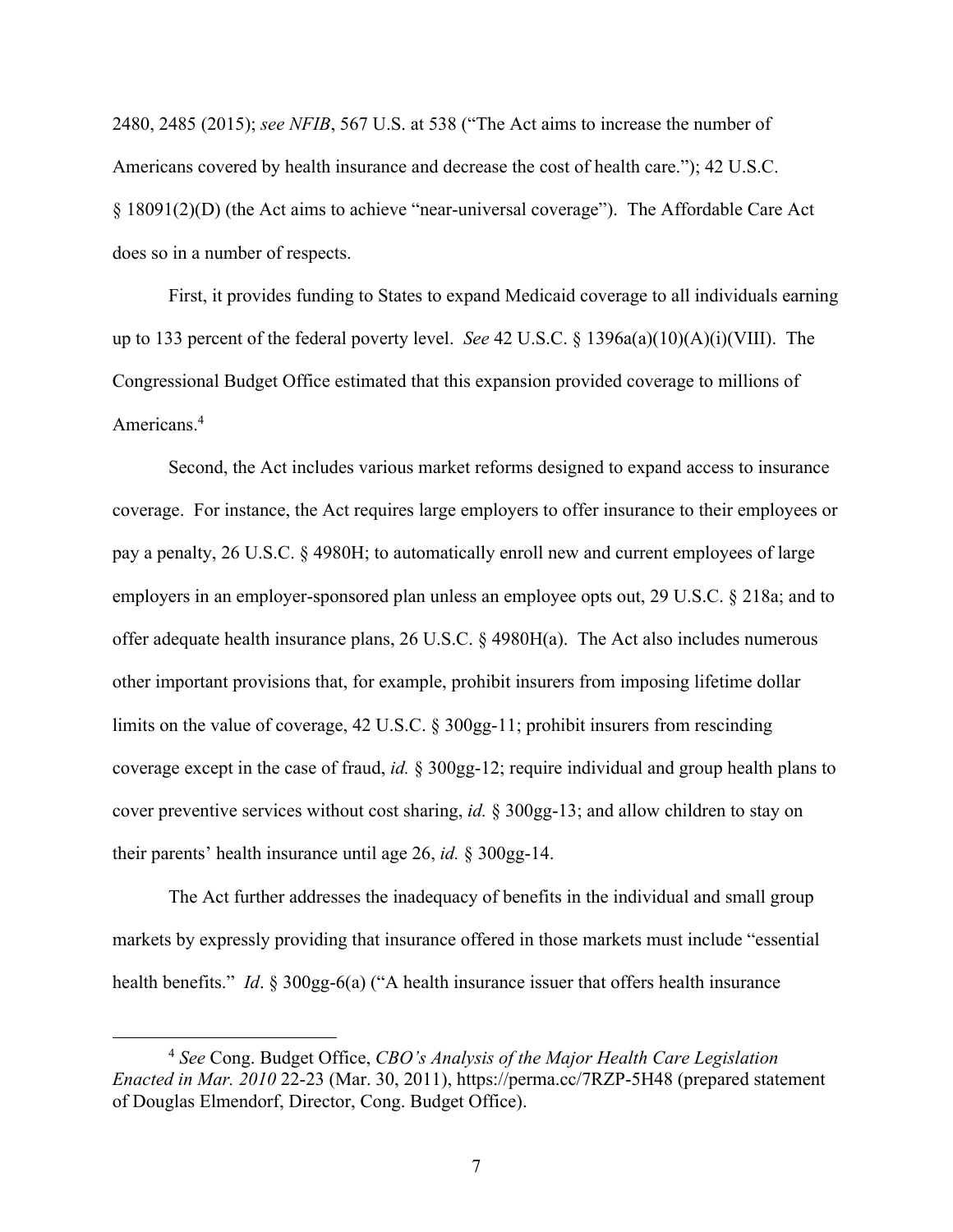coverage in the individual or small group market shall ensure that such coverage includes the essential health benefits package required under section 18022(a) of this title."). While the law gave the Secretary of Health and Human Services authority to define what those "essential health benefits" would be, the law specified that "such benefits shall include at least the following general categories": ambulatory patient services, emergency services, hospitalization, maternity and newborn care, mental health and substance abuse disorder services, prescription drugs, rehabilitative and habilitative services, laboratory services, preventive and wellness services, chronic disease management, and pediatric services, including oral and vision care. *Id.*  § 18022(b)(1). All of these reforms were designed to allow more Americans access to comprehensive insurance coverage.

Third, the Act includes reforms that ensure that no American is denied the ability to purchase health insurance. The Act prevents discrimination on the basis of preexisting conditions by including a guaranteed-issue provision prohibiting insurers from denying coverage to any individual because of a medical condition or their medical history, *see id.* §§ 300gg-1, 300gg-3, 300gg-4, and a community-rating provision prohibiting insurers from charging higher premiums because of an individual's preexisting medical conditions, *id*. §§ 300gg(a), 300gg-4(b).

Fourth, for individuals who are not eligible for Medicaid and do not receive insurance from their employer, the Act provides for the creation of Exchanges through which individuals can purchase health insurance for themselves and their families. The Act "requires the creation of an 'Exchange' in each State where people can shop for insurance, usually online." *King*, 135 S. Ct. at 2487 (citing 42 U.S.C. § 18031(b)(1)). Generally, States were tasked with setting up these Exchanges, *see* 42 U.S.C. § 18031(b)(1), but if a State declined to do so, the Secretary of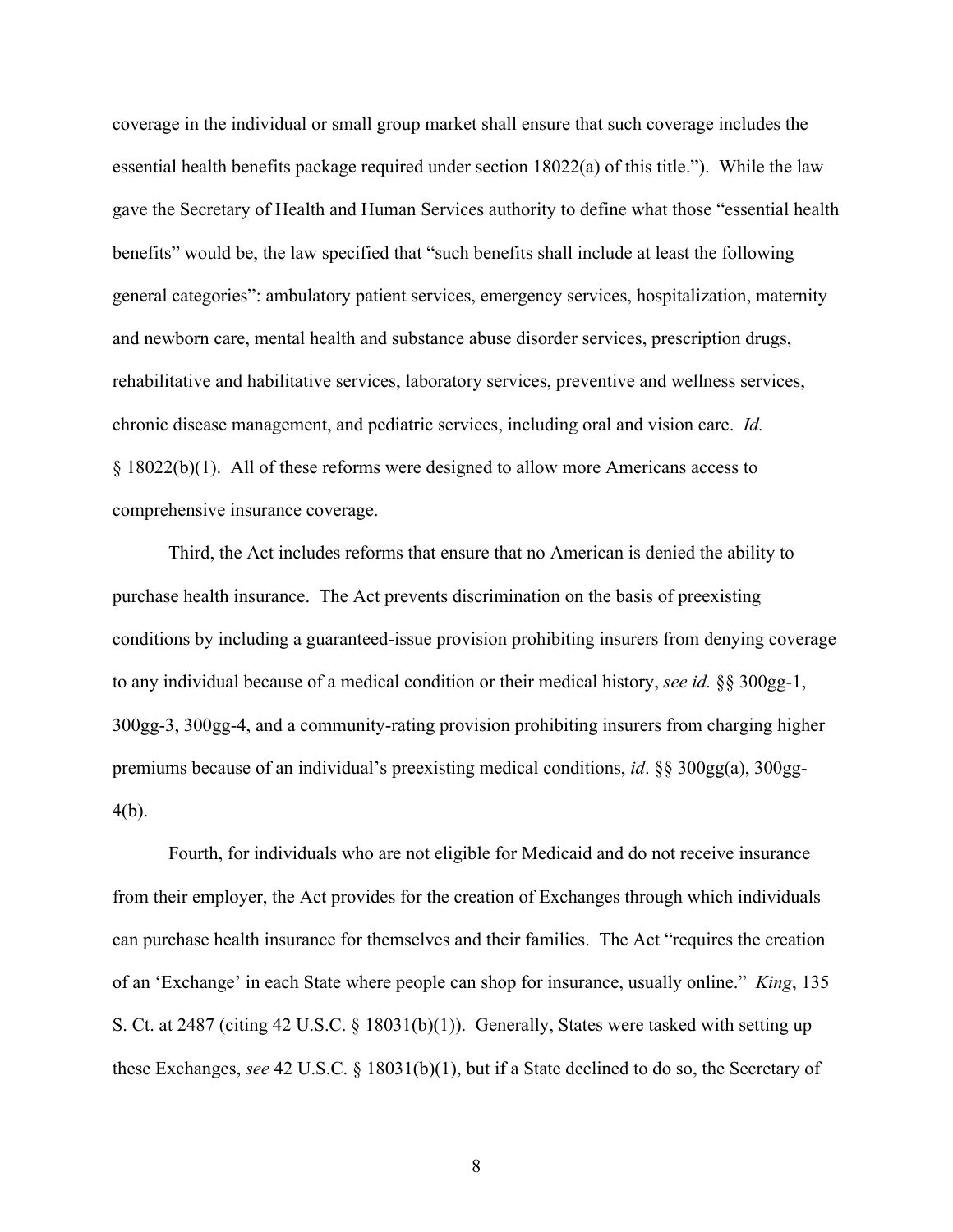Health and Human Services was required to "establish and operate such Exchange within the State," *id.* § 18041(c)(1).<sup>5</sup> The Act then "s[ought] to make insurance more affordable by giving refundable tax credits to individuals with household incomes between 100 percent and 400 percent of the federal poverty line." *King*, 135 S. Ct. at 2487 (citing 26 U.S.C. § 36B). "Individuals who meet the Act's requirements may purchase insurance with the tax credits, which are provided in advance directly to the individual's insurer." *Id.* (citing 42 U.S.C. §§ 18081, 18082); *see King v. Burwell*, 759 F.3d 358, 364 (4th Cir. 2014) ("The Exchanges facilitate this process by advancing an individual's eligible tax credit dollars directly to health insurance providers as a means of reducing the upfront cost of plans to consumers."), *aff'd*, 135 S. Ct. 2480. The Act also requires insurers to reduce certain cost-sharing expenses—like deductibles and co-payments—for lower income individuals, and requires the Department of Health and Human Services to reimburse insurers for these cost-sharing reductions. *See* 42 U.S.C. § 18071.

The Exchanges and tax credits are critical to Congress's goal of expanding coverage: the Exchanges allow individuals to explore different insurance plans for themselves and their families and to purchase insurance online, while the tax credits make this coverage affordable for lower income Americans who are ineligible for Medicaid. Moreover, because the Exchanges work most effectively when "[i]ndividual enrollment" is sufficiently high, and there is a "balanced risk pool,"6 the Act includes a number of different provisions to facilitate enrollment. For example, the Act requires Exchanges to "provide for the operation of a toll-free telephone

<sup>5</sup> As of 2019, 13 States operate State Exchanges, 32 States rely principally on the Federal Government to run their Exchanges, and 6 States have a hybrid Exchange of some sort. Compl. ¶ 30.

<sup>6</sup> American Academy of Actuaries, *An Evaluation of the Individual Health Insurance Market and Implications of Potential Changes* 1 (Jan. 2017), https://perma.cc/LX4R-A5SG.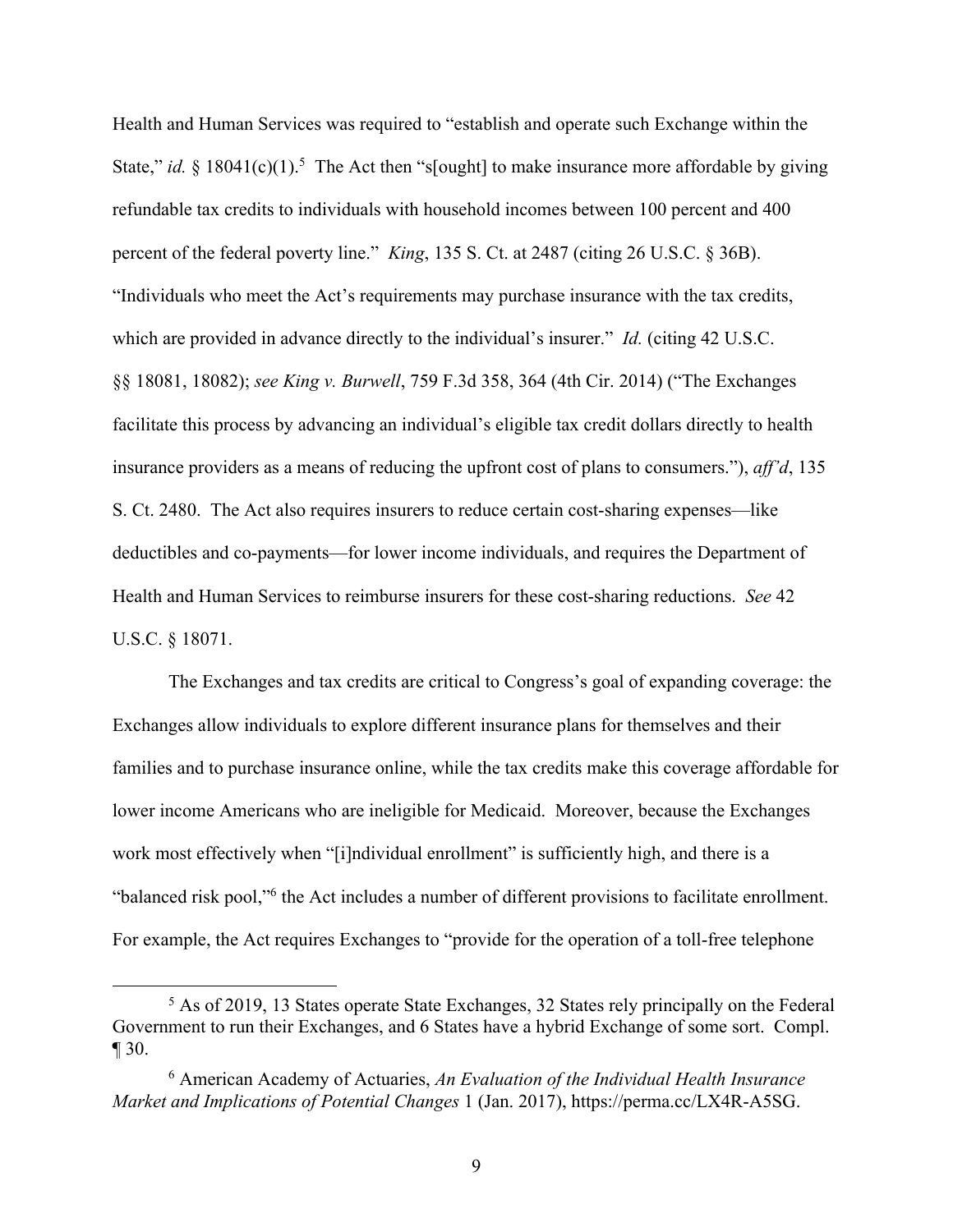hotline to respond to requests for assistance," 42 U.S.C. § 18031(d)(4)(B), and "an Internet website through which enrollees and prospective enrollees of qualified health plans may obtain standardized comparative information on such plans," *id.* § 18031(d)(4)(C), and to "utilize a standardized format for presenting health benefits plan options," *id.* § 18031(d)(4)(E), including "assign[ing] a rating to each qualified health plan offered through [an] Exchange," *id.* § 18031(d)(4)(D). Exchanges are also required to "establish [a] Navigator program," *id.* § 18031(d)(4)(K), which by law awards grants to entities that "conduct public education activities to raise awareness of the availability of qualified health plans," *id.* § 18031(i)(3)(A), "distribute fair and impartial information" about enrollment and the availability of tax credits and cost-sharing reductions, *id.* § 18031(i)(3)(B), and "facilitate enrollment in qualified health plans," *id.* § 18031(i)(3)(C).

Finally, in addition to an annual open enrollment period during which any eligible consumer can purchase health insurance, the Act provides that the Secretary of Health and Human Services "shall require an exchange to provide for special enrollment periods specified in section 9801 of Title 26 and other special enrollment periods under circumstances similar to such periods under part D of title XVIII of the Social Security Act," commonly referred to as Medicare Part D, which provides coverage for prescription drugs. *Id.* § 18031(c)(6)(C). Section 9801 of Title 26 requires, among other things, that group health plans permit employees to enroll for coverage if they lose "eligibility for [prior] coverage (including as a result of legal separation, divorce, death, termination of employment, or reduction in the number of hours of employment)." 26 U.S.C. § 9801(f)(1)(C)(ii). The statute governing Medicare Part D requires HHS to open special enrollment periods for prescription drug coverage in "[e]xceptional circumstances," 42 U.S.C. § 1395w-101(b)(3)(C), and the implementing regulations for that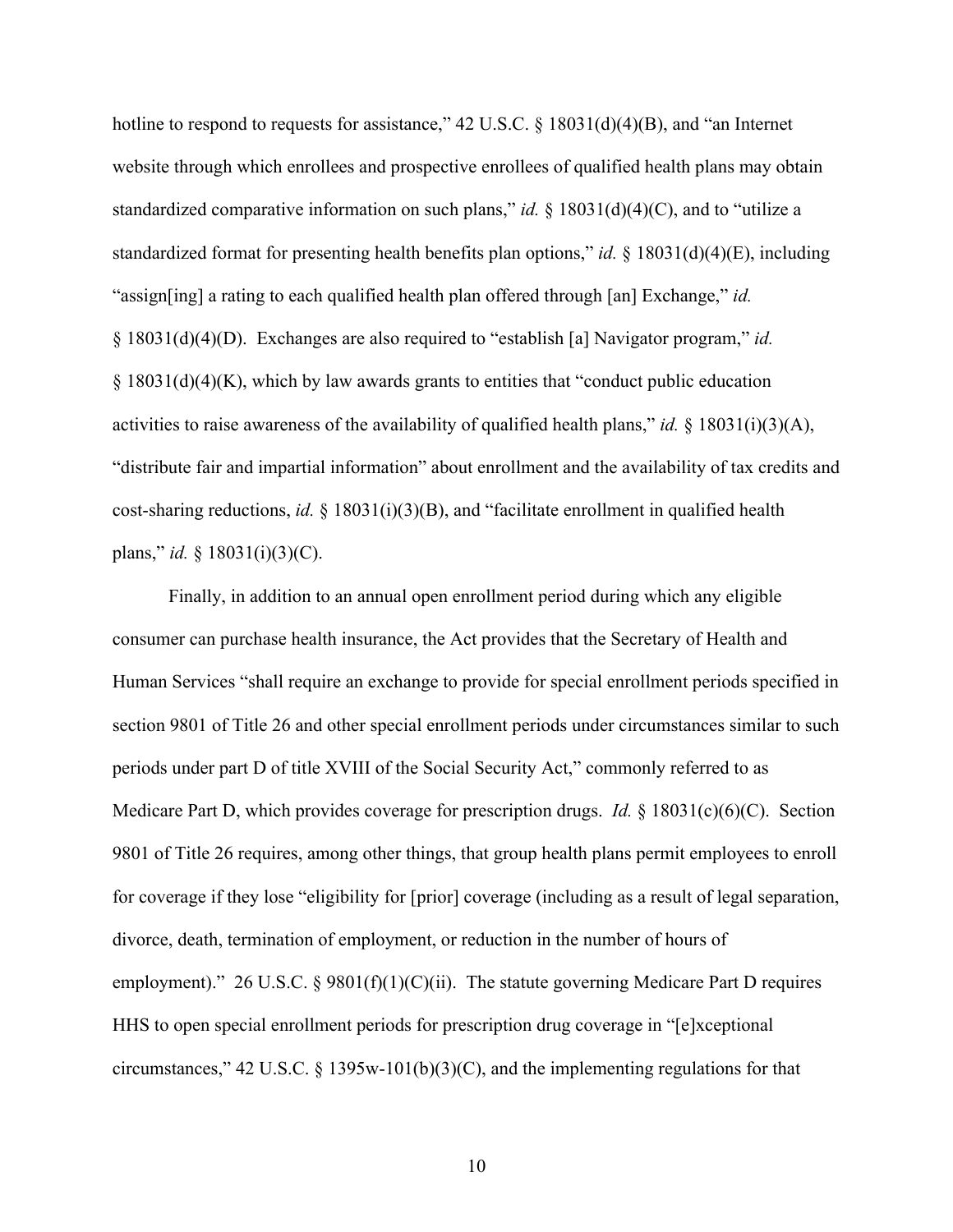provision also require special enrollment periods in a variety of circumstances, including during "exceptional circumstances as [the Centers for Medicare and Medicaid Services] may provide," 42 C.F.R. § 423.38(c)(8)(ii).

Consistent with the requirements for group health plans, the Department of Health and Human Services has promulgated regulations that require Exchanges to provide special enrollment periods for 60 days after certain "triggering events"—like losing coverage or gaining a dependent. *See* 45 C.F.R. § 155.420. And consistent with Medicare Part D, the HHS regulations provide that "the Exchange must allow a qualified individual . . . to enroll in or change from one [quality health plan] to another if" the qualified individual "demonstrates to the Exchange, in accordance with guidelines issued by HHS, that the individual meets other exceptional circumstances as the Exchange may provide." *Id.* § 155.420(d)(9). Examples of exceptional circumstances include "[a] natural disaster, such as an earthquake, massive flooding, or hurricane," which prevents individuals from enrolling. *Special Enrollment Periods for Complex Issues*, Healthcare.gov, https://perma.cc/9KMD-JZSJ. These special enrollment periods play a critical role in fulfilling Congress's goal of expanding coverage because they ensure that consumers will be able to purchase health insurance on the Exchanges when they need it the most.

Through all of these reforms, the Act has been wildly successful in ameliorating the immense public health problem caused by having so many Americans without adequate health insurance. As of 2016, approximately 12.7 million people had purchased plans on the state and federal Exchanges established by the Affordable Care Act. Namrata Uberio et al., U.S. Dep't of Health & Human Servs., *Health Insurance Coverage and the Affordable Care Act, 2010-2016*, at 8 (2016), https://perma.cc/9N44-6ERZ. And approximately 14.5 million more people began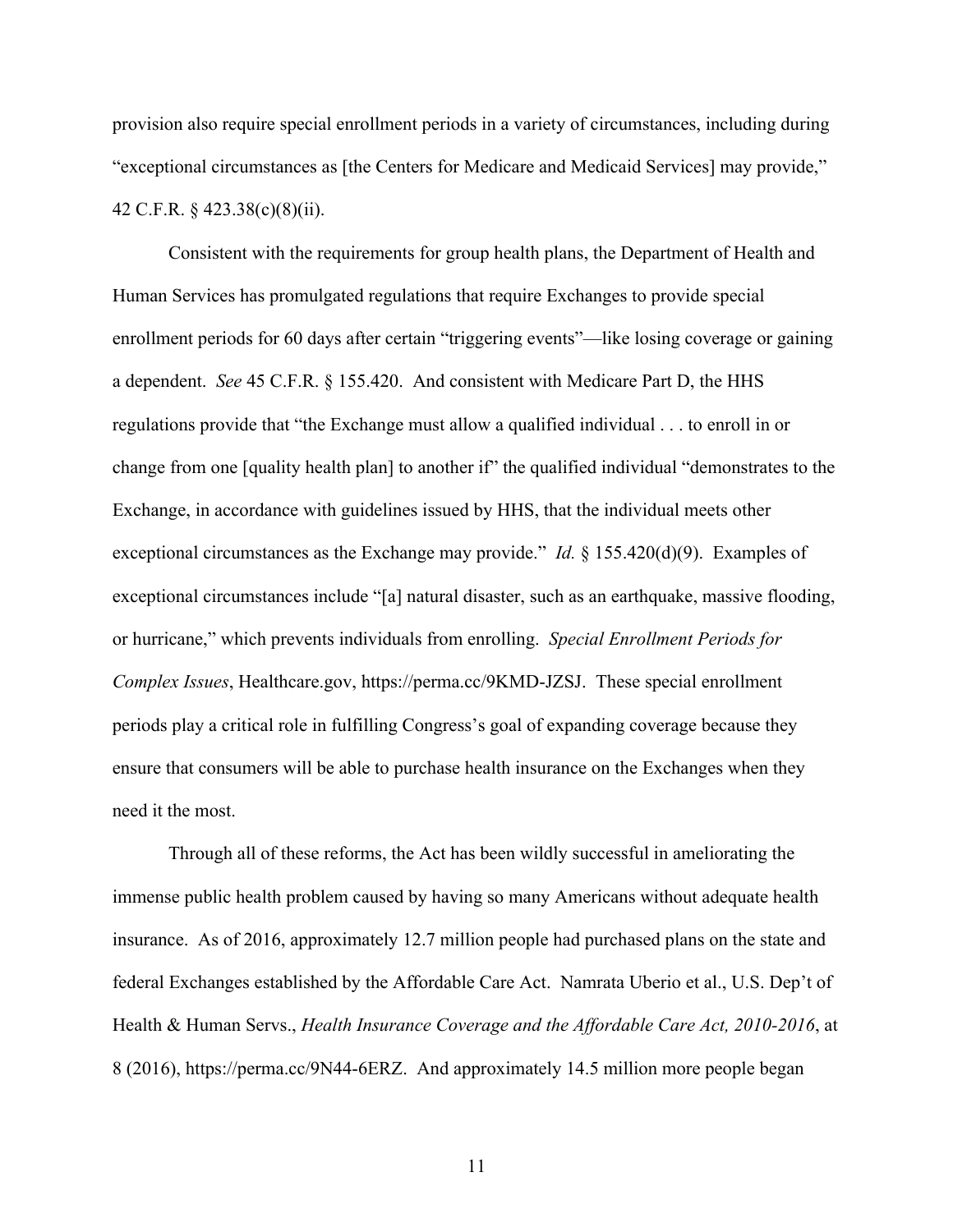receiving comprehensive benefits through Medicaid and the Children's Health Insurance Program. *Id.* Overall, there has been a net gain of more than 20 million Americans with health insurance coverage. *Id.* This gain spans many generational, ethnic, and racial groups, and has particularly benefited women, younger people, and Black and Hispanic individuals. *Id.* at 2.

## **C. The Administration's Refusal to Implement a Special Enrollment Period During the COVID-19 Pandemic Undermines the Affordable Care Act.**

Even though it is critically important that people be able to obtain health insurance in the midst of this global health crisis, and even though the Affordable Care Act and its implementing regulations specifically require the HHS Secretary to set up special enrollment periods in the face of "exceptional circumstances," this Administration has failed to implement a special enrollment period during the COVID-19 pandemic to ensure that people who do not currently have health insurance are able to obtain it. This decision undermines Congress's plan in passing the Affordable Care Act and is part and parcel of this Administration's long-running effort to undermine that law.

**1.** The Administration's refusal to implement a Special Enrollment Period during the COVID-19 pandemic undermines the Exchanges. According to one estimate, "nearly 27 million people could potentially lose [employer-sponsored insurance] and become uninsured following job loss" as a result of the pandemic. Rachel Garfield et al., *Eligibility for ACA Health Coverage Following Job Loss*, Kaiser Fam. Found. (May 13, 2020), https://perma.cc/Q638-LVE4.

Uninsured individuals are less likely to seek care and are more likely to face significant barriers to testing for COVID-19. *See* Compl. ¶ 74. Although some individuals who lose coverage might be eligible for a special enrollment period based on individualized triggering events, proving eligibility often involves a time-consuming process of documentation within a short timeframe that many consumers might find difficult to accomplish during the pandemic.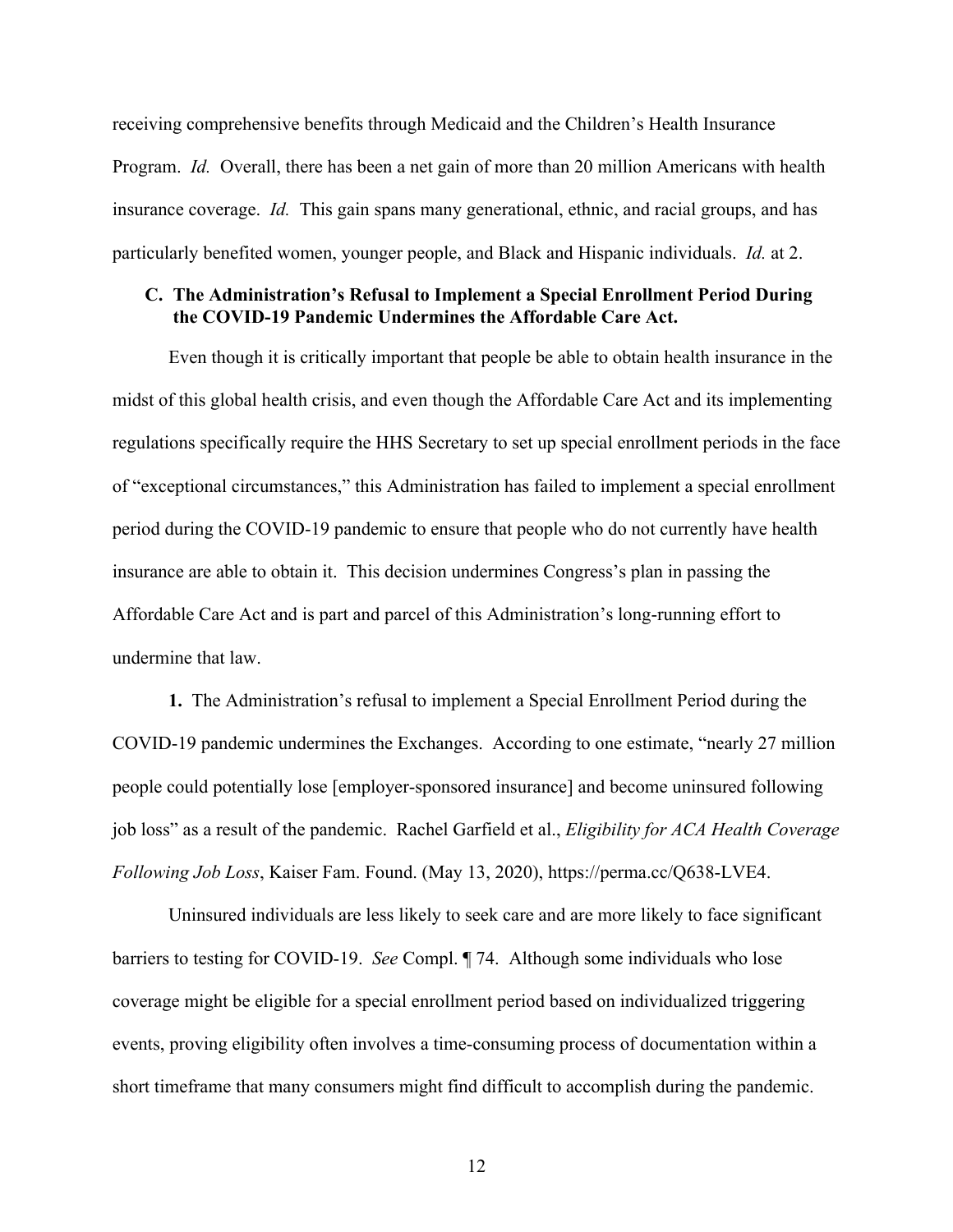*See* Lydia Wheeler, *Newly Unemployed Scramble to Enroll in Obamacare in Time*, Bloomberg Law (Apr. 10, 2020), https://perma.cc/VV4P-J2S4. Indeed, with most employers shutting down in-person operations, and with libraries and other government buildings closed, even printing the documents necessary to prove eligibility for existing special enrollment periods might be nearly impossible for many consumers. Moreover, existing special enrollment periods would not cover "individuals who never had insurance coverage as part of their employment; individuals who had atypical employment circumstances . . . ; or individuals who simply wish to obtain insurance coverage in response to a once-in-a-generation pandemic." Compl. ¶ 89. Finally, "announcing an emergency [special enrollment period (SEP)] would help raise awareness of the availability of coverage through HealthCare.gov among important groups, including for those who might already be eligible for an SEP but unaware of their options." Katie Keith, *CMS Could Do More in Light of the Coronavirus Crisis*, Health Aff. (Mar. 25, 2020), https://perma.cc/N6KW-HQ6S.

In short, a blanket special enrollment period at this unprecedented time is critical to ensure that all consumers without coverage are able, consistent with Congress's plan, to purchase affordable health insurance on the Exchanges at a time when having quality, affordable insurance is more important than ever. *See* Letter from Sen. Christopher S. Murphy, et al., to Alex M. Azar II, HHS Sec'y (Apr. 7, 2020), https://perma.cc/X6RT-PLZC ("Opening up the ACA marketplace would provide an easy pathway to coverage for those who under previous circumstances may have decided to forego health insurance or purchase a substandard, junk insurance plan, but now in a global pandemic are in vital need of comprehensive coverage to protect themselves, their families, and our broader community."). Understanding that reality, 12 out of the 13 *state* Exchanges announced special enrollment periods for all consumers during the pandemic, a move that has been projected to lead to 237,000 people purchasing health insurance.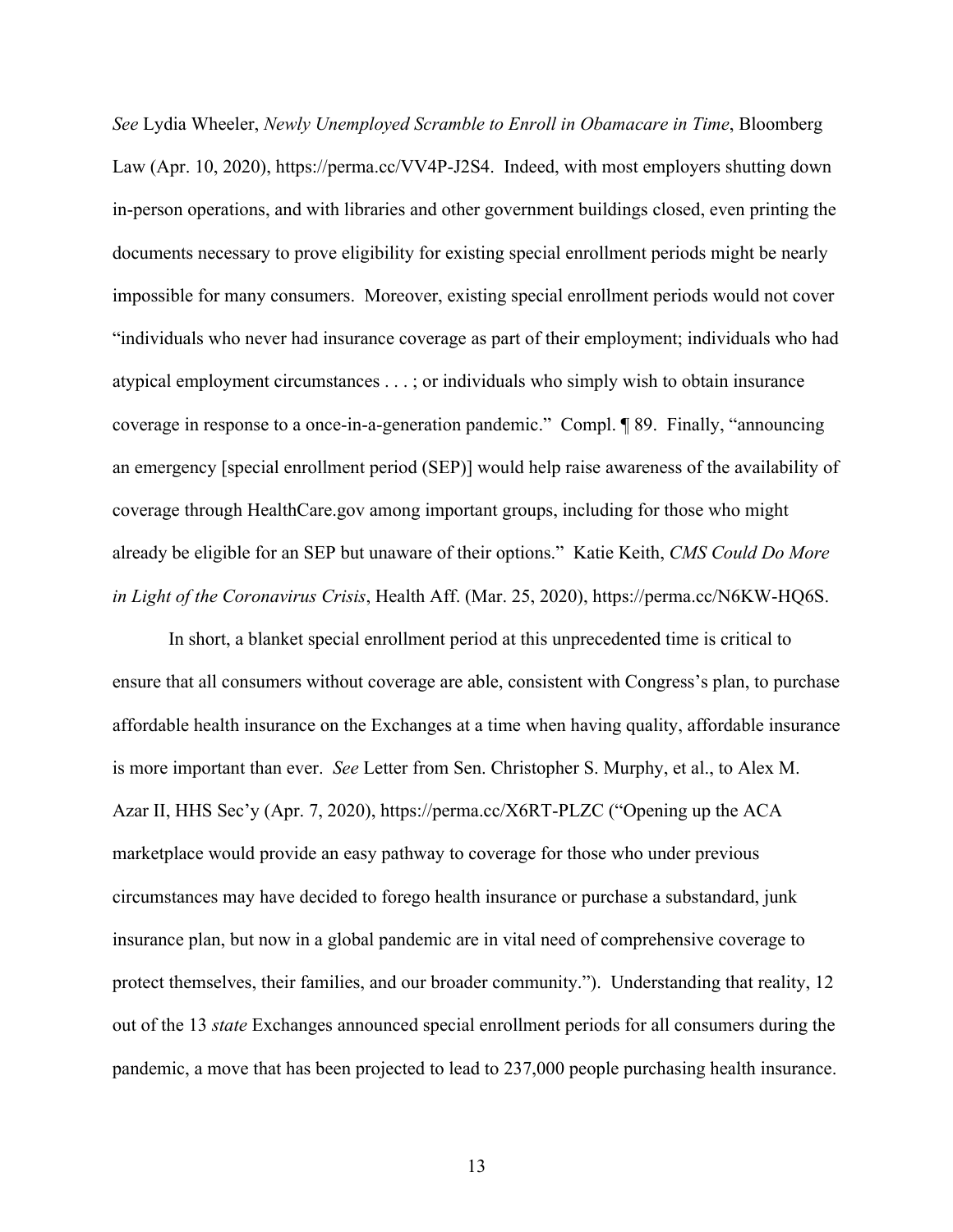*See* Charles Gaba, *UPDATE: 1.8 - 2.4 Million More Americans Would Likely #GetCovered if HealthCare.Gov Launched #COVID19 SEP*, ACASignups.net: Charles Gaba's Blog (Apr. 14, 2020), https://perma.cc/YD4R-TTEZ. Moreover, the President himself has declared a national emergency, *Proclamation 9994, Declaring a National Emergency Concerning the Novel Coronavirus Disease (COVID-19) Outbreak*, 85 Fed. Reg. 15,337, 15,337 (Mar. 13, 2020), and the HHS Secretary has formally declared that a "public health emergency exists," *Determination that a Public Health Emergency Exists*, Pub. Health Emergency (Jan. 31, 2020), https://perma.cc/7ZJV-KKN7. Despite all this, however, this Administration has chosen not to open a special enrollment period for federal Exchanges, even though there can be no question that the pandemic constitutes an exceptional circumstance.

The Administration has taken other actions to ensure that Americans are able to access insurance and health care during this pandemic, which further calls into question the decision not to open a special enrollment period. For instance, the Internal Revenue Service and the Employee Benefits Security Administration extended deadlines for enrolling in group health plans and COBRA continuation coverage until 60 days after the end of the pandemic, citing the need to "take steps to minimize the possibility of individuals losing benefits because of a failure to comply with certain pre-established timeframes." *Extension of Certain Timeframes for Employee Benefit Plans, Participants, and Beneficiaries Affected by the COVID-19 Outbreak*, 85 Fed. Reg. 26,351, 26,352 (May 4, 2020). Similarly, the Centers for Medicare and Medicaid Services (CMS) has announced that it would interpret "the exceptional conditions Special Enrollment Period (SEP)" for Medicare Advantage and Medicare Part D to apply to "beneficiaries who were eligible for—but unable to make—an election because they were affected by the COVID-19 pandemic." Memorandum from Jerry Mulcahy, Medicare Enrollment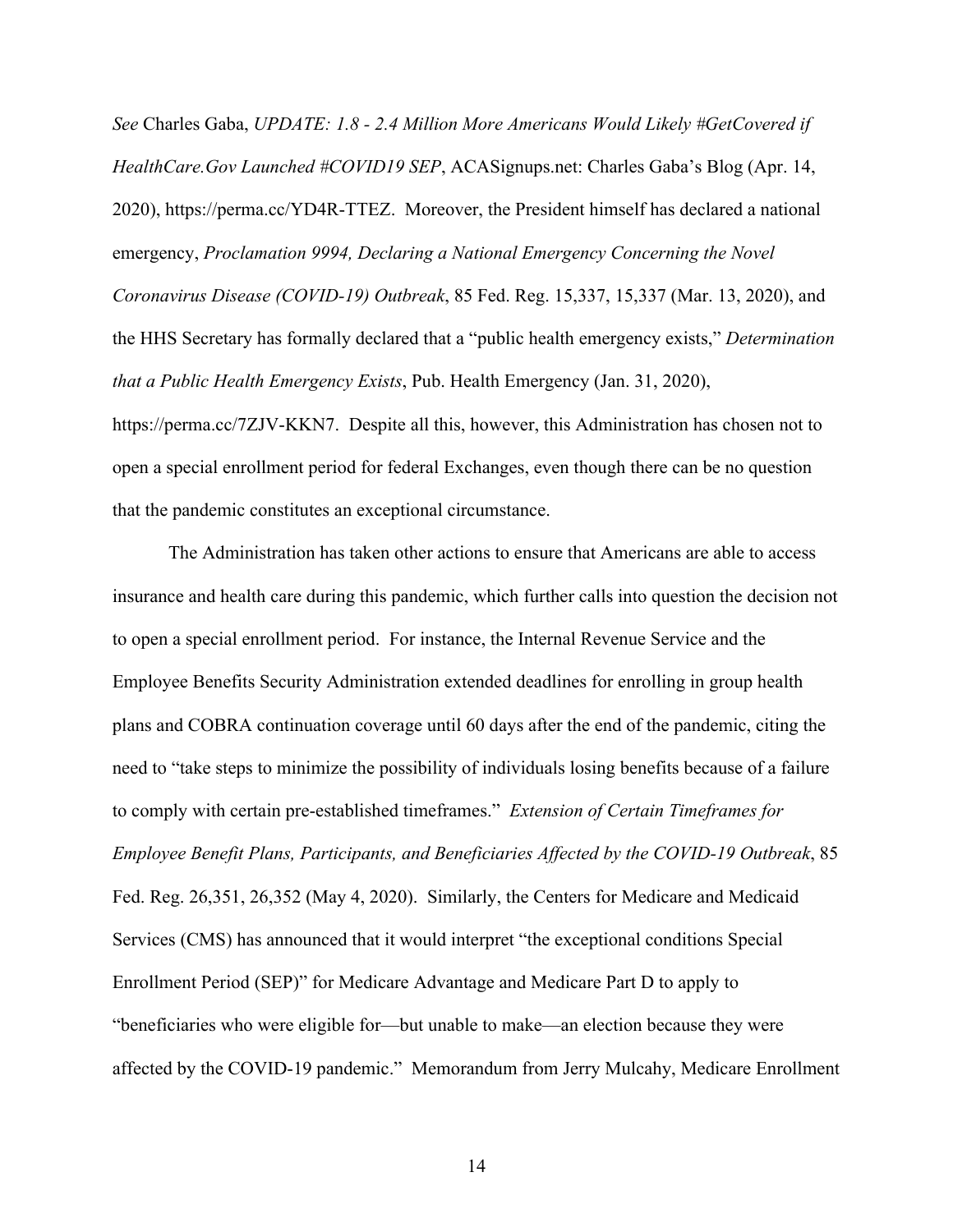& Appeals Group Dir., to All Medicare Advantage Organizations, Part D Sponsors, and Medicare-Medicaid Plans (May 5, 2020), https://perma.cc/SE3U-CAYQ.

Despite taking appropriate action in other areas, however, the Administration has not opened a special enrollment period for federal Exchanges, and it has offered no sufficient reason for its failure to do so. To the contrary, public reporting suggests that the decision may have been political. Until March, officials at the Centers for Medicare and Medicaid Services had planned to announce a special enrollment period. *See, e.g.*, Susannah Luthi, *Trump Rejects Obamacare Special Enrollment Period Amid Pandemic*, Politico (Mar. 31, 2020),

https://perma.cc/58C6-Q377. However, it has been reported that the President in the end refused to allow a special enrollment period for "purely ideological" reasons: his desire to undermine the Affordable Care Act. Adam Cancryn et al., *How Trump Surprised His Own Team by Ruling Out Obamacare*, Politico (Apr. 3, 2020), https://perma.cc/Q76W-ULN4. The decision "shocked the health care industry, triggered widespread criticism and prompted a scramble within the administration to find a new way to care for the growing population left exposed to the pandemic." *Id.*

**2**. The Administration's refusal to open a special enrollment period during this pandemic is just another example in a long list of efforts to thwart the Exchanges. For instance, in 2018, CMS promulgated a final rule that makes it harder for individuals to purchase insurance on the Exchanges. *See HHS Notice of Benefit and Payment Parameters for 2019*, 83 Fed. Reg. 16,930 (Apr. 17, 2018). The rule discontinued the requirement that Exchanges provide "standardized options" for health care plans, which help consumers understand the different levels of coverage and compare different plans within each level. *Id.* at 16,974-75. This change was promulgated despite the Department of Health and Human Services' own prior findings that "[a]n excessive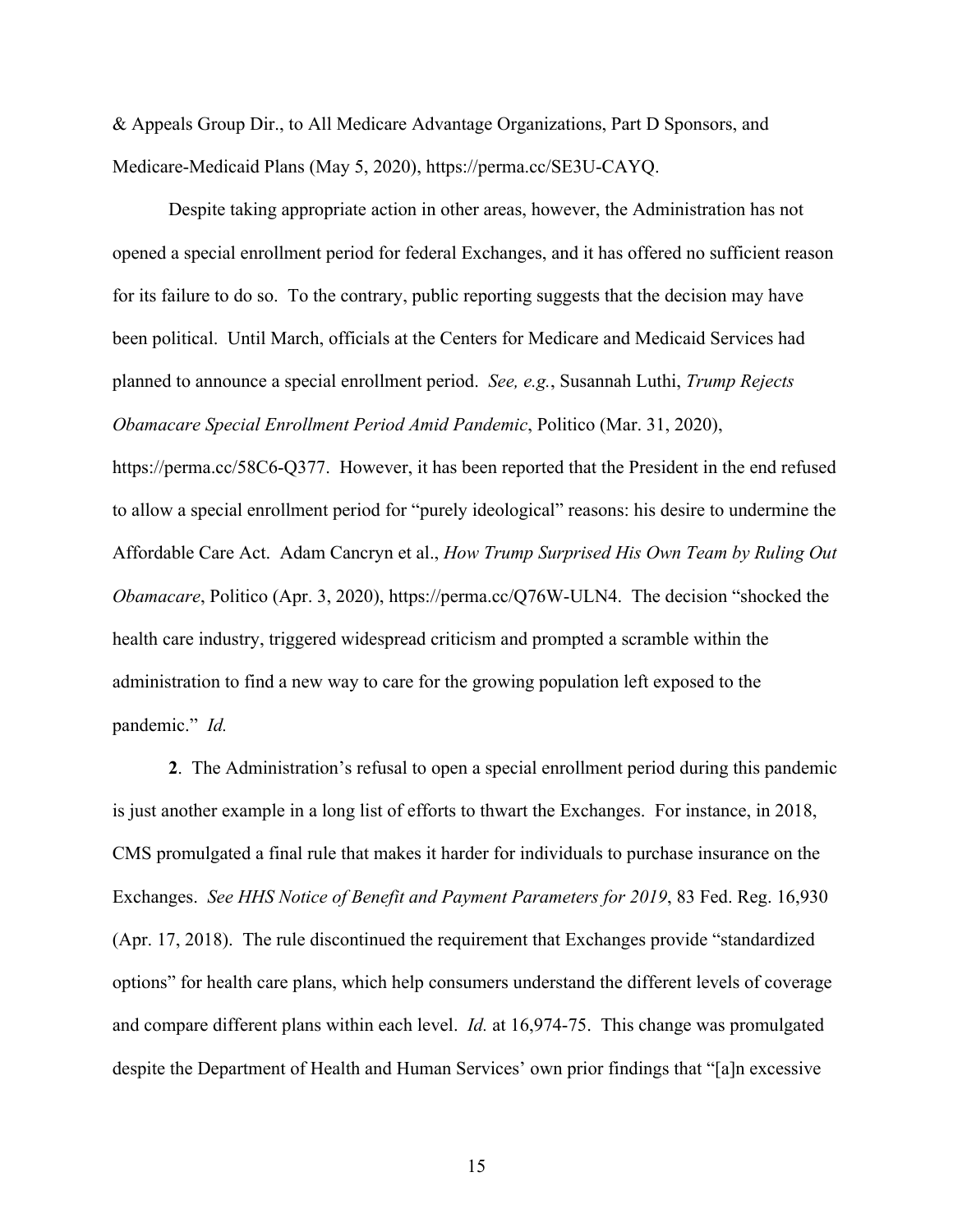number of health plan options makes consumers less likely to make any plan selection, more likely to make a selection that does not match their health needs, and more likely to make a selection that leaves them less satisfied." *HHS Notice of Benefit and Payment Parameters for 2017*, 80 Fed. Reg. 75,488, 75,542 (Dec. 2, 2015) (proposed rule).

This same rule also eliminated the requirement that Navigators have physical presences in the areas they serve. *See* 83 Fed. Reg. at 16,979-81. This change reduced the effectiveness of the Navigator program. The requirement was previously imposed "so that face-to-face assistance would be provided to applicants and enrollees." *Exchange and Insurance Market Standards for 2015 and Beyond*, 79 Fed. Reg. 15,808, 15,832 (Mar. 21, 2014). Indeed, numerous studies have found that in-person assistance can make a big difference in improving rates of enrollment.7

The Administration has also sought to undermine the Affordable Care Act by diverting consumers, especially younger and healthier consumers, away from the Exchanges through its rule governing short-term, limited duration insurance (STLDI). *See Short-Term, Limited-Duration Insurance*, 83 Fed. Reg. 38,212 (Aug. 3, 2018). STLDI plans are a type of health insurance designed to fill temporary gaps in coverage, but these plans are not required to comply with key ACA protections, like the prohibition on discrimination based on preexisting conditions and the requirement that policies cover essential health benefits.

Notwithstanding those significant shortcomings, the Administration promulgated a rule that allows consumers to purchase STLDI plans that last just short of an entire year—the length

<sup>7</sup> *See, e.g.*, Adrian Garcia Mosqueira & Benjamin D. Sommers, *Better Outreach Critical to ACA Enrollment, Particularly for Latinos*, Commonwealth Fund (Jan. 14, 2016), https://perma.cc/SD7X-RVZB; Jennifer Tolbert et al., Kaiser Fam. Found., *Connecting Consumers to Coverage: Lessons Learned from Assisters for Successful Outreach and Enrollment* 2 (2014), https://perma.cc/AD48-NFES.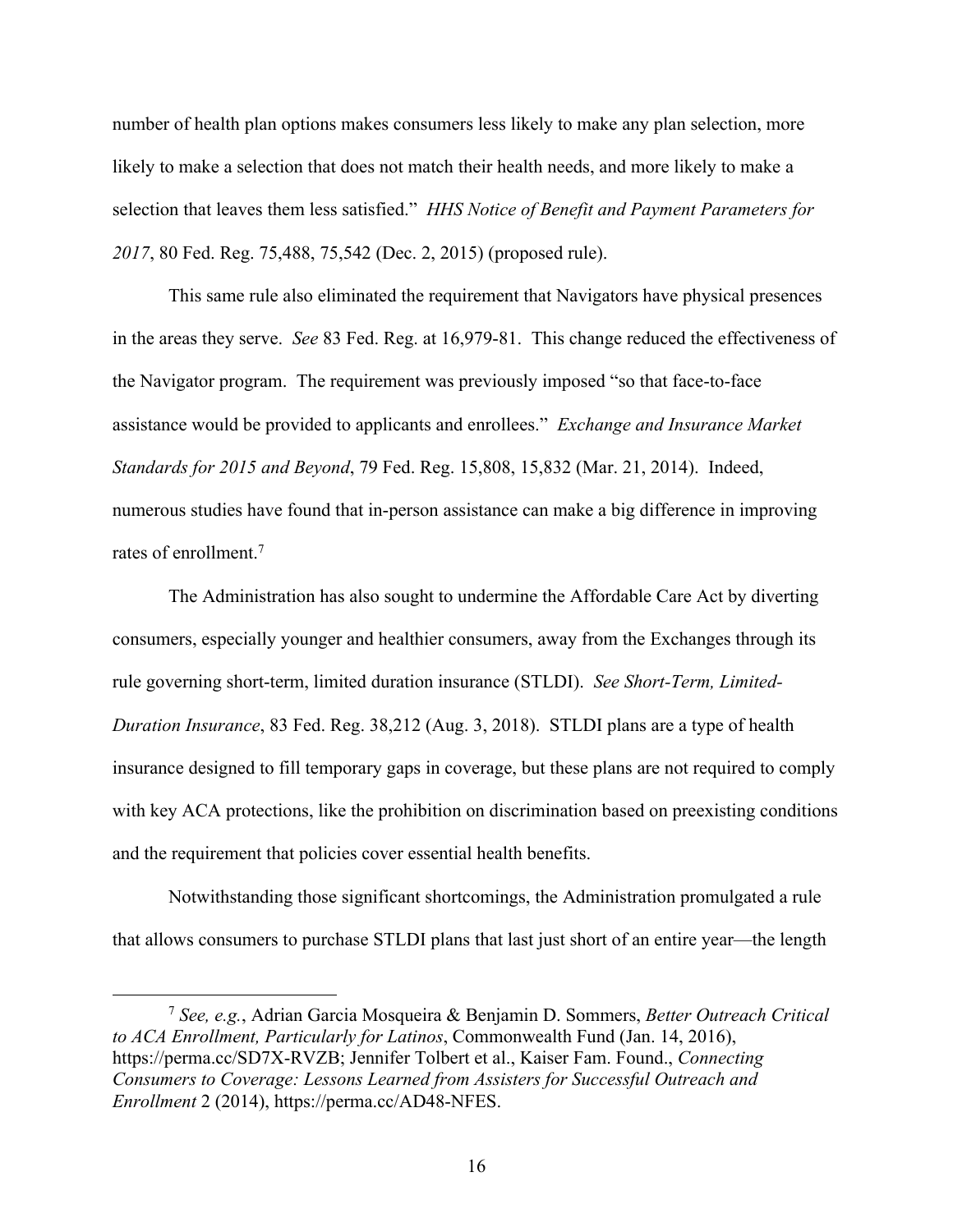of most comprehensive health insurance policies—and that can be renewed for up to three years. *Id.* at 38,214-15. By encouraging consumers to buy STLDI plans outside the Exchanges, the rule undermines the Exchanges, which depend on unified risk pools so that insurers cover a pool of patients robust enough to enable the insurers to provide coverage on a nondiscriminatory basis without charging patients untenable premiums.

The Administration has also taken steps to reduce the number of people who sign up for health insurance on the Exchanges during open enrollment periods—the annual timeframe during which any qualified consumer can enroll in coverage. The Administration has reduced the length of the open enrollment period from 3 months to 1.5 months, *Market Stabilization*, 82 Fed. Reg. 18,346, 18,353-55 (Apr. 18, 2017); *see* 45 C.F.R. § 155.410(e), which will reduce the number of enrollees.<sup>8</sup> The Administration has also drastically reduced funding for advertisements to educate consumers about the Exchanges and their insurance options. As Congressional hearings have made clear, advertising is critical to successfully enrolling a broad base of consumers,<sup>9</sup> which keeps costs low. Indeed, "insurers increased premiums due to the Trump Administration's decision to decrease spending on marketplace advertising and consumer

<sup>8</sup> *See, e.g.*, Paul R. Shafer et al., *Television Advertising and Health Insurance Marketplace Consumer Engagement in Kentucky: A Natural Experiment*, 20 J. Med. Internet Res. \*1, \*7 (2018) (finding that "shortening the open enrollment period from 90 to 45 days ... could have further negative consequences [for ACA enrollment]," particularly as the new period is dominated by the Thanksgiving week, which sees "large drops in [enrollment] activity").

<sup>9</sup> *Congressional Oversight Hearing on the Impact of the Administration's Policies Affecting the Affordable Care Act: Testimony Submitted to the H. Appropriations Subcomm. on Labor, Health, & Human Servs.* (Feb. 6, 2019), https://perma.cc/H46S-QUVU (prepared statement of Joshua Peck, Co-founder, Get America Covered); *see id.* at 5 (noting that when the Trump Administration cut outreach and advertising during the final week of the 2016-17 open enrollment period, approximately 500,000 fewer people enrolled on the Exchanges).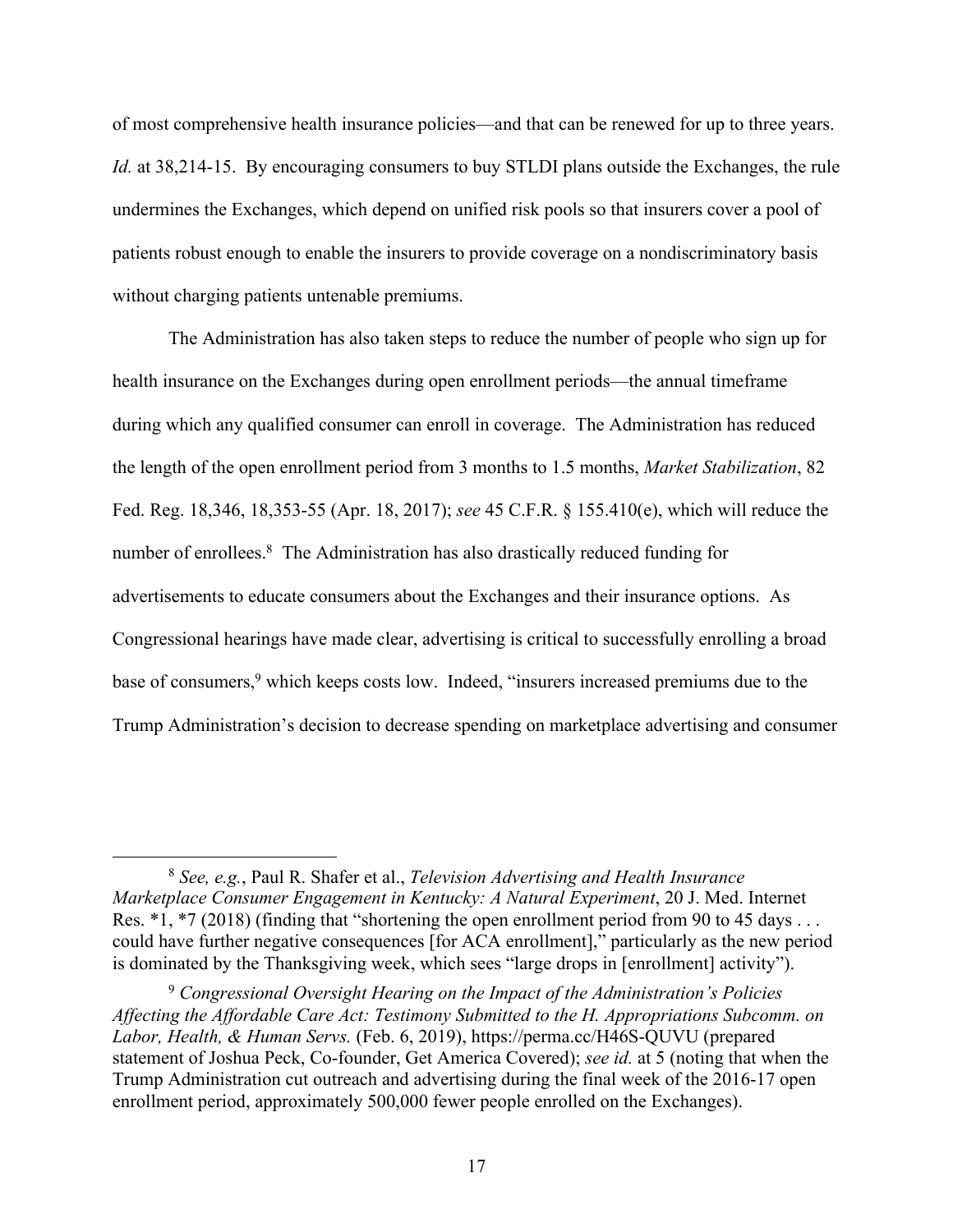assistance."10 Moreover, the Administration has failed to set numeric enrollment targets for 2018 and 2019. The Government Accountability Office found that "the lack of numeric enrollment targets for HHS to evaluate its performance with respect to the open enrollment period hamper[ed] the agency's ability to make informed decisions about its resources." U.S. Gov't Accountability Office, GAO-18-565, *Health Insurance Exchanges: HHS Should Enhance Its Oversight of Open Enrollment Performance* 37 (July 24, 2018).

On top of that, the Administration has cut funding for Navigators that assist individuals with purchasing insurance on the Exchanges, which has resulted in many Navigator organizations declining their awards and withdrawing from the program. *Id.* at 30. As numerous studies have pointed out, Navigator programs and similar application assistance initiatives are central to encouraging enrollment for low-income adults, and their reduction will have detrimental effects on overall enrollment and equity.<sup>11</sup> Overall, were it not for the Administration's myriad efforts to undermine the ACA, an estimated 1.26 million more people would have purchased health insurance on the Exchanges. *See* Charles Gaba & Emily Gee, *How Trump's Policies Have Hurt ACA Marketplace Enrollment*, Ctr. for Am. Progress (Apr. 16, 2020), https://perma.cc/SFN6-ZFHT.

<sup>10</sup> *Legislative Hearing "Examining Threats to Workers with Preexisting Conditions," Before the H. Educ. & Labor Comm.* 11 (Feb. 6, 2019), https://perma.cc/9YLK-A6LB (prepared statement of Sabrina Corlette, Research Professor, Georgetown University's Center on Health Insurance Reforms).

<sup>11</sup> *See* Benjamin D. Sommers et al., *The Impact of State Policies on ACA Applications and Enrollment Among Low-Income Adults in Arkansas, Kentucky, and Texas*, 34 Health Aff. 1010, 1015, 1013 (2015) (finding that, for low-income adults, "[t]he strongest predictor of completing the application process was receiving help with enrollment from a navigator or application assister," as it increased enrollment "from 84.9 percent to 93.1 percent"); Kate Heyer et al., RAND Corp., *Assessing the Role of State and Local Public Health in Outreach and Enrollment for Expanded Coverage: A Case Study on Boston and Massachusetts* 1, 4, 8 (2016) (eBook) (demonstrating that the navigator program was important for increasing enrollment in hard-to-reach and underserved communities).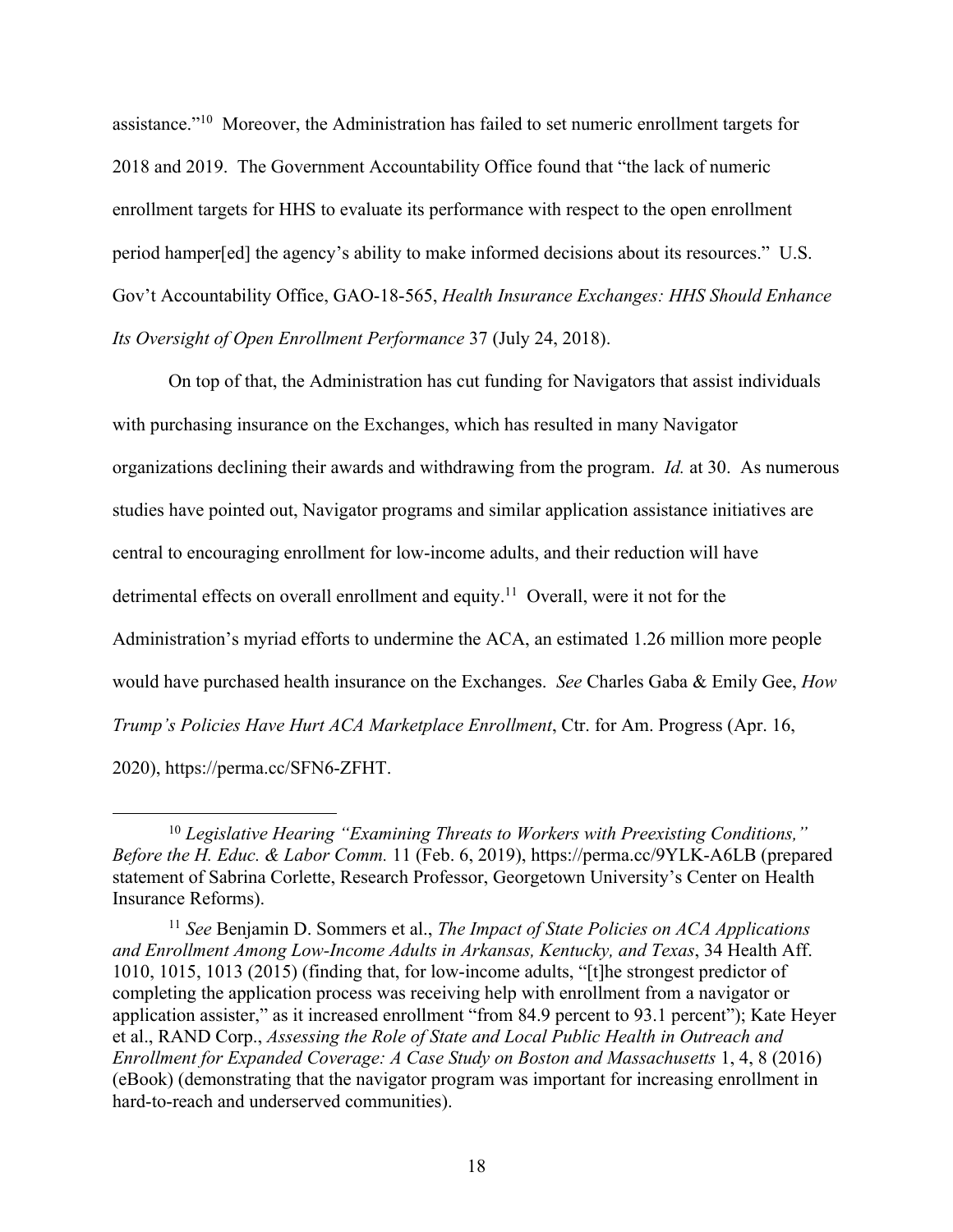This Administration's failure to open a special enrollment period during the COVID-19 pandemic is just another example of the myriad ways this Administration has tried to make it more difficult for individuals who need health insurance to access it through the Exchanges, even though Congress passed the Affordable Care Act to accomplish the opposite goal. When Congress passed the Affordable Care Act, it recognized that systemic problems in the health insurance markets meant that many Americans were denied critically important health insurance, and it put in place reforms to fix that and ensure that Americans would have access to health insurance when they needed it most. Among other things, Congress wanted to ensure that Americans who were not provided insurance by their employer or through a government program could easily go on an Exchange and purchase the best insurance option for themselves and their families. The Trump Administration's refusal to implement a special enrollment period in the midst of this pandemic plainly undermines that goal.

\* \* \*